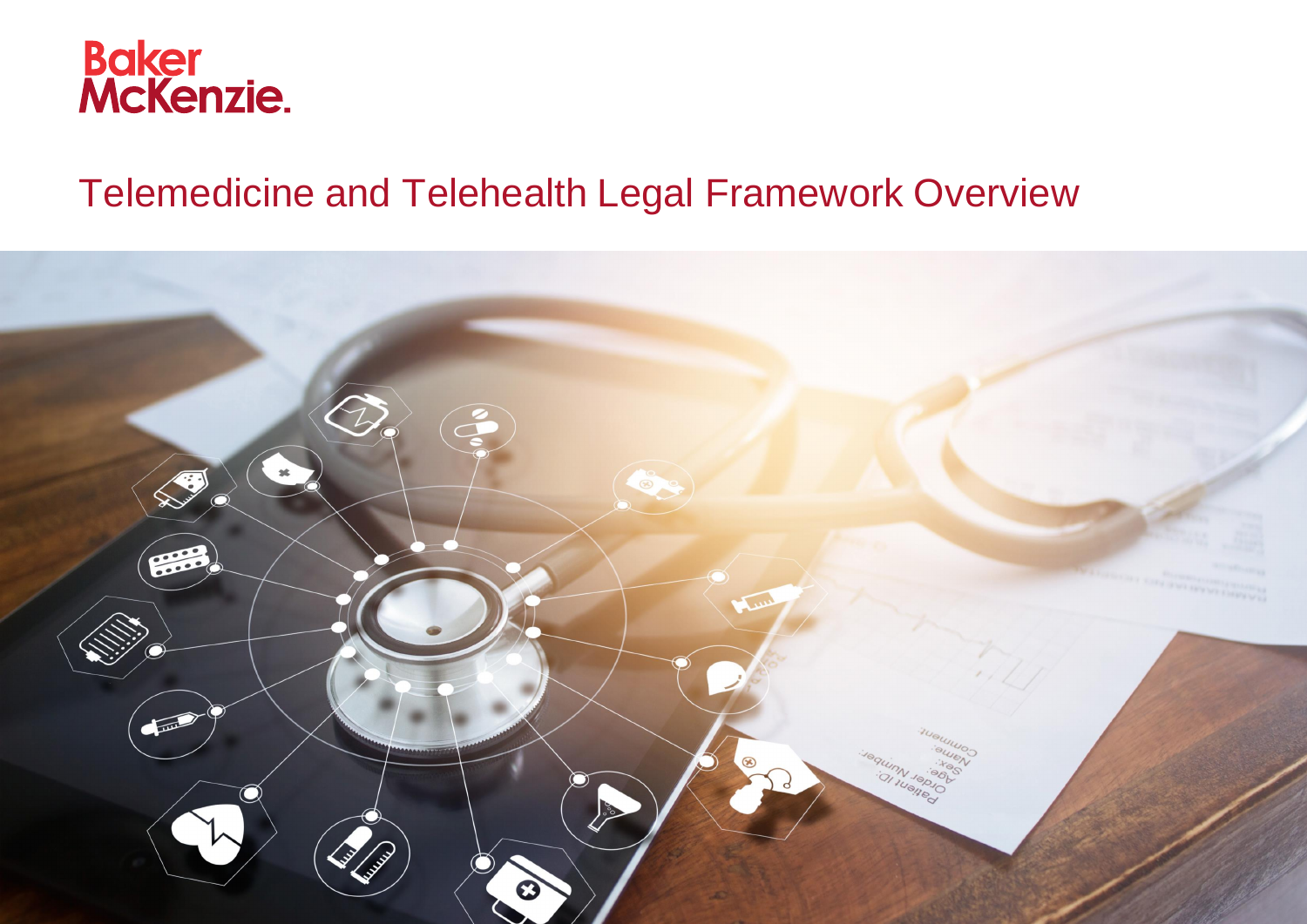# <span id="page-1-0"></span>**Introduction**

Radical technological change and innovation is transforming the delivery of healthcare across the globe, affecting the legal and regulatory landscape in healthcare technology. This rapid digitization has led to new players in telemedicine, online pharmacies and other forms of the digital delivery of healthcare.

Our Telemedicine and Telehealth Legal Framework Overview addresses the recent developments and future outlook across both the telemedicine and telehealth sectors; providing high level considerations pertaining to specific topics such as drug distribution and operation of e-pharma.

We hope you find this material useful and pertinent, as you navigate the legal complexities of this rapidly evolving industry. We have also included links to some of our other complimentary Healthcare & Life Sciences resources, along with our team's contact information, should you wish to discuss any of the topics raised in more detail.

This document has been prepared for the general information of clients and professional associates of Baker McKenzie and the content is current as of April 2022. It is not legal advice and should not be regarded as a substitute for legal advice.

# **Contents**

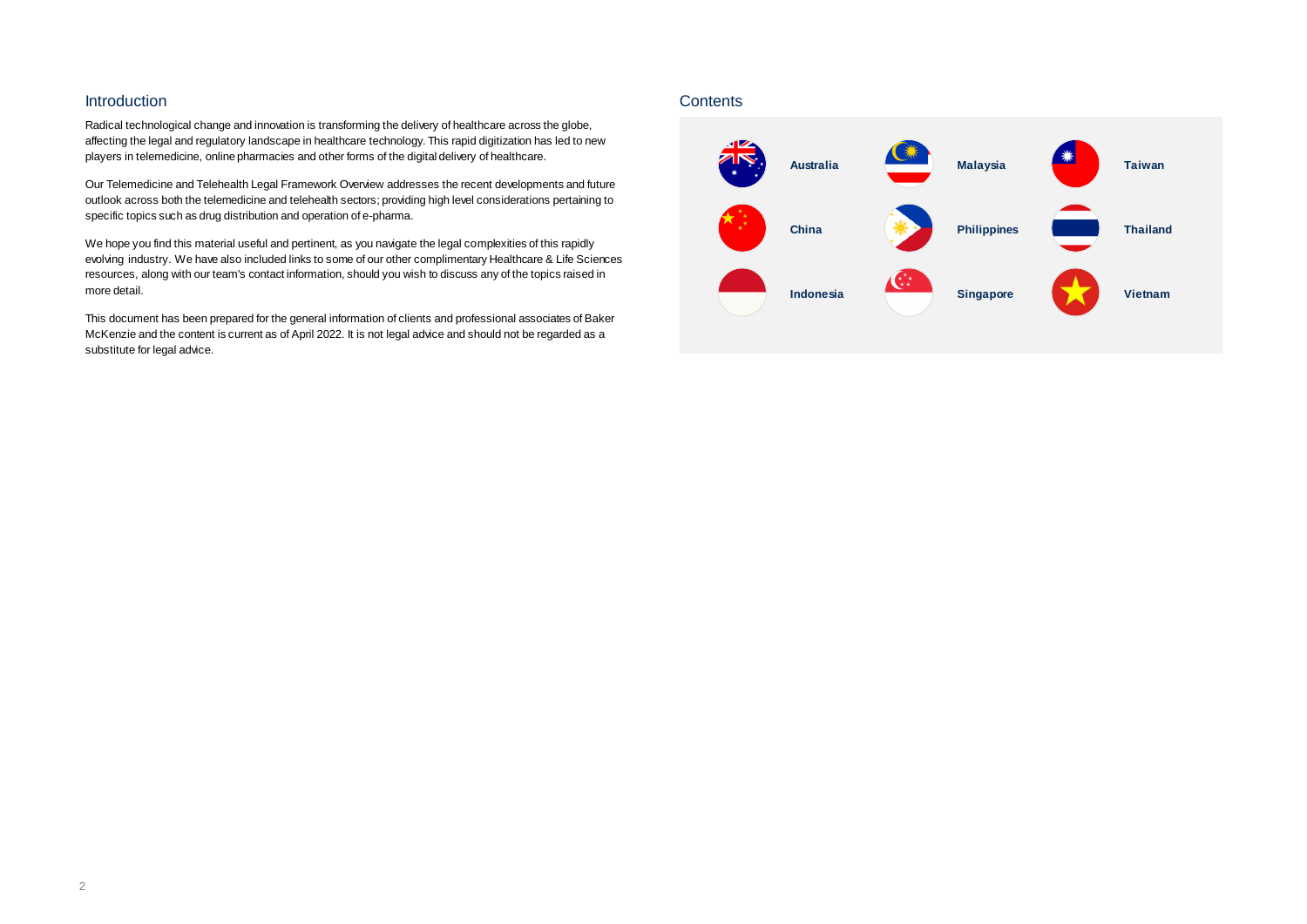# Asia Pacific

<span id="page-2-0"></span>

| <b>Jurisdiction</b> | 1. Is it possible for pharmacies to<br>dispense drugs by means other than<br>over-the-counter (or equivalent)? If<br>yes, what are the relevant<br>legal requirements?                                                                                                                                                                                                                                                                                                                                                                                                                                                                                                | 2. Is it possible for healthcare<br>professionals and pharmacies to<br>deliver drugs directly to a patient's<br>residence? If yes, what kind of drugs<br>can be delivered, and what law allows<br>such activity?                                                                                                                                                                                                                                                                                                                                                                                                                                                                                                                                                                                                                                                                     | 3. Are there any specific license(s)<br>required for the operation of<br>e-pharmacies?                                                                                                                                                                                                                                                                                                                                                                                                                                                                                                                                                                                                                                                                                                                                                           | 4. Is it possible for healthcare<br>professionals to treat and/or diagnose<br>patients via a telemedicine platform<br>(i.e., from a distance)? If yes, is there a<br>need to have prior patient-<br>doctor relationship?                                                                                                                                                                                                                                                                                                                                                                                                                                                                                                                                                                                                                                                                                                                                                                                                                                                         | 5. Please advise on the recent<br>developments and future outlook in<br>the telemedicine and telehealth sector<br>(i.e., if the COVID-19 pandemic has had<br>any impact on the adoption of<br>telemedicine, e-pharmacies or the<br>issuance of any regulatory guidance.)                                                                                                                                                                                                                                                                                                                                                                                                                                                                                                                                                                                                                                                                                                                                                                                                                                                                                                                                                                                                                            |
|---------------------|-----------------------------------------------------------------------------------------------------------------------------------------------------------------------------------------------------------------------------------------------------------------------------------------------------------------------------------------------------------------------------------------------------------------------------------------------------------------------------------------------------------------------------------------------------------------------------------------------------------------------------------------------------------------------|--------------------------------------------------------------------------------------------------------------------------------------------------------------------------------------------------------------------------------------------------------------------------------------------------------------------------------------------------------------------------------------------------------------------------------------------------------------------------------------------------------------------------------------------------------------------------------------------------------------------------------------------------------------------------------------------------------------------------------------------------------------------------------------------------------------------------------------------------------------------------------------|--------------------------------------------------------------------------------------------------------------------------------------------------------------------------------------------------------------------------------------------------------------------------------------------------------------------------------------------------------------------------------------------------------------------------------------------------------------------------------------------------------------------------------------------------------------------------------------------------------------------------------------------------------------------------------------------------------------------------------------------------------------------------------------------------------------------------------------------------|----------------------------------------------------------------------------------------------------------------------------------------------------------------------------------------------------------------------------------------------------------------------------------------------------------------------------------------------------------------------------------------------------------------------------------------------------------------------------------------------------------------------------------------------------------------------------------------------------------------------------------------------------------------------------------------------------------------------------------------------------------------------------------------------------------------------------------------------------------------------------------------------------------------------------------------------------------------------------------------------------------------------------------------------------------------------------------|-----------------------------------------------------------------------------------------------------------------------------------------------------------------------------------------------------------------------------------------------------------------------------------------------------------------------------------------------------------------------------------------------------------------------------------------------------------------------------------------------------------------------------------------------------------------------------------------------------------------------------------------------------------------------------------------------------------------------------------------------------------------------------------------------------------------------------------------------------------------------------------------------------------------------------------------------------------------------------------------------------------------------------------------------------------------------------------------------------------------------------------------------------------------------------------------------------------------------------------------------------------------------------------------------------|
| <b>Australia</b>    | Yes, it is possible to dispense drugs<br>through online pharmacies.<br>While the Australian Pharmacy Board<br>views the indirect supply of medicines<br>through Internet and mail-order<br>dispensing to be 'less than optimal', its<br>guidelines permit dispensing of drugs<br>through these methods. <sup>1</sup> Pharmacists<br>are instructed to ensure compliance with<br>state and national laws, the guidelines<br>and established practice standards,<br>including the Code of conduct<br>for pharmacists.<br>Breach of the guidelines can be used in<br>disciplinary proceedings under section<br>41 of the Health Practitioner Regulation<br>National Law. | Many pharmacies in Australia offer home<br>delivery upon receipt of a<br>valid prescription.<br>For prescription medicines, online<br>pharmacies will typically require the<br>patient to post their physical prescription<br>to the store or the doctor to send the<br>prescription for the patient to the<br>pharmacy before the pharmacist can<br>dispense and supply the medicine to the<br>patient (this is to cover the circumstance<br>where the doctor has seen the patient via<br>telehealth and the doctor cannot<br>physically give the prescription to the<br>patient). Alternatively, patients or the<br>prescribing doctor may provide<br>pharmacies with electronic prescriptions.<br>Additionally, OTC medicines and general<br>sales medicines can also be generally<br>supplied online, but there may be<br>exceptions depending on ingredients in<br>the product. | There is no national license required for<br>the operation of e-pharmacy businesses.<br>Individual pharmacists must be registered<br>with the Pharmacy Board to practice in<br>Australia. <sup>2</sup> Pharmacists are also required<br>to obtain approval from the Australian<br>Community Pharmacy Authority before<br>supplying medications subsidised by the<br>government under the Pharmaceutical<br>Benefits Scheme.<br>State or Territory licences are required to<br>operate pharmacies, including e-<br>pharmacies, in Australia. <sup>3</sup> Pharmacies<br>that have an online operation are<br>generally required to be connected to an<br>existing, registered pharmacy business<br>operating out of approved premises. <sup>4</sup><br>Additionally, most States/Territories<br>require registration of the pharmacy<br>premises. | It is accepted practice for healthcare<br>professionals to treat and diagnose<br>patients via a telemedicine platform<br>('telehealth'). Telehealth appointments are<br>governed by the same standards as face-<br>to-face consultations, <sup>5</sup> and require<br>doctors ensure "effective communication<br>as the standard of practice when working<br>with patients. <sup>6</sup> The Medical Board of<br>Australia released guidelines on<br>technology-based patient consultations in<br>2012, as a complement to the primary<br>code of professional medical standards<br>in Australia. <sup>7</sup><br>Eligibility for General Practitioner ("GP"<br>telehealth services require most patients<br>to have had a face-to-face consultation<br>with their telehealth provider, or another<br>provider at the same practice, in the 12-<br>months before the telehealth service.<br>There are currently some limited<br>exceptions to this requirement for patient<br>who are subject to COVID-19 Public<br>Health Orders and for some specific types<br>of GP services. | The COVID-19 pandemic has had a<br>positive impact on the availability of<br>telemedicine and telehealth services<br>in Australia.<br>In March 2020, the Australian government<br>launched the 'Home Medicines Service'<br>for free home delivery of prescription<br>medications to eligible persons during the<br>COVID-19 pandemic. <sup>8</sup> The program has<br>been extended in 6-month increments,<br>with the most recent extension ending on<br>30 June 2022.<br>Telehealth services were added to<br>Australia's Medicare Benefits Schedule in<br>March 2020, <sup>9</sup> making it clear that<br>telehealth appointments are able to be<br>reimbursed under Australia's medical<br>benefits system.<br>In November 2020, the Federal Health<br>Minister announced that Australia had<br>surpassed 40 million telehealth<br>consultations since the beginning of the<br>pandemic and the telehealth Medicare<br>scheme will become permanent. <sup>10</sup> The<br>Minister also announced \$4 million is<br>being put towards COVID digital health<br>delivery, including a project that<br>integrates remote monitoring technology<br>into Australia's digital<br>health infrastructure. On 13 December<br>2021, the Australian Government<br>announced it is providing \$106 million |

l <sup>1</sup> Pharmacy Board of Australia, 'Guidelines for Dispensing of Medicines' (2015) guideline [5 https://www.pharmacyboard.gov.au/codes-guidelines.aspx](https://www.pharmacyboard.gov.au/codes-guidelines.aspx)

<sup>4</sup> See Victorian Pharmacy Authority, 'Frequently asked questions' page 6-[7 https://pharmacy.vic.gov.au/cms\\_files/Application%20FAQs.pdf](https://pharmacy.vic.gov.au/cms_files/Application%20FAQs.pdf),; Pharmacy Council of New South Wales 'The Guide: Explanatory Notes and Guidelines' (20 [https://downloads.pharmacycouncil.nsw.gov.au/s3fs-public/the\\_guide\\_-\\_final\\_30\\_march\\_2020\\_1.pdf](https://downloads.pharmacycouncil.nsw.gov.au/s3fs-public/the_guide_-_final_30_march_2020_1.pdf)

<sup>2</sup> Pharmacy Board of Australia, 'Registration' (201[7\) https://www.pharmacyboard.gov.au/Registration.aspx](https://www.pharmacyboard.gov.au/Registration.aspx)

<sup>&</sup>lt;sup>3</sup> See, e.g., Pharmacy Regulation Act 2010 (Vic), Pharmacy Business Ownership Act 2001 (Qld), Health Practitioner Regulation National Law (NSW) (2009) (NSW) Schedule 5F.

<sup>5</sup> Medical Board of Australia, 'Good medical practice: a code of conduct for doctors in Australia' (2020) section 1.[2 https://www.medicalboard.gov.au/codes-guidelines-policies/code-of-conduct.aspx](https://www.medicalboard.gov.au/codes-guidelines-policies/code-of-conduct.aspx)

<sup>&</sup>lt;sup>6</sup> Medical Board of Australia, 'Good medical practice: a code of conduct for doctors in Australia' (2020) section 4.[3 https://www.medicalboard.gov.au/codes-guidelines-policies/code-of-conduct.aspx](https://www.medicalboard.gov.au/codes-guidelines-policies/code-of-conduct.aspx)

<sup>7</sup> Medical Board of Australia, 'Guidelinesfor technology-based patient consultations' (2012[\) https://www.medicalboard.gov.au/Codes-Guidelines-Policies/Technology-based-consultation-guidelines.aspx](https://www.medicalboard.gov.au/Codes-Guidelines-Policies/Technology-based-consultation-guidelines.aspx)

<sup>&</sup>lt;sup>8</sup> Australian Government Department of Health, 'COVID-19 National Health Plan - Home Medicines Services Information for consumers' (2020) https://www.health.gov.au/sites/default/files/documents/2020/03/covid-19-national-h

<sup>9</sup> Australian Government Department of Health, 'COVID-19 Temporary MBS Telehealth Services' (2020[\) http://www.mbsonline.gov.au/internet/mbsonline/publishing.nsf/Content/Factsheet-TempBB](http://www.mbsonline.gov.au/internet/mbsonline/publishing.nsf/Content/Factsheet-TempBB)

<sup>&</sup>lt;sup>10</sup> Australian Department of Health, 'Doorstep interview on 27 November 2020' (2020[\) https://www.health.gov.au/ministers/the-hon-greg-hunt-mp/media/doorstop-interview-on-27-november-2020](https://www.health.gov.au/ministers/the-hon-greg-hunt-mp/media/doorstop-interview-on-27-november-2020)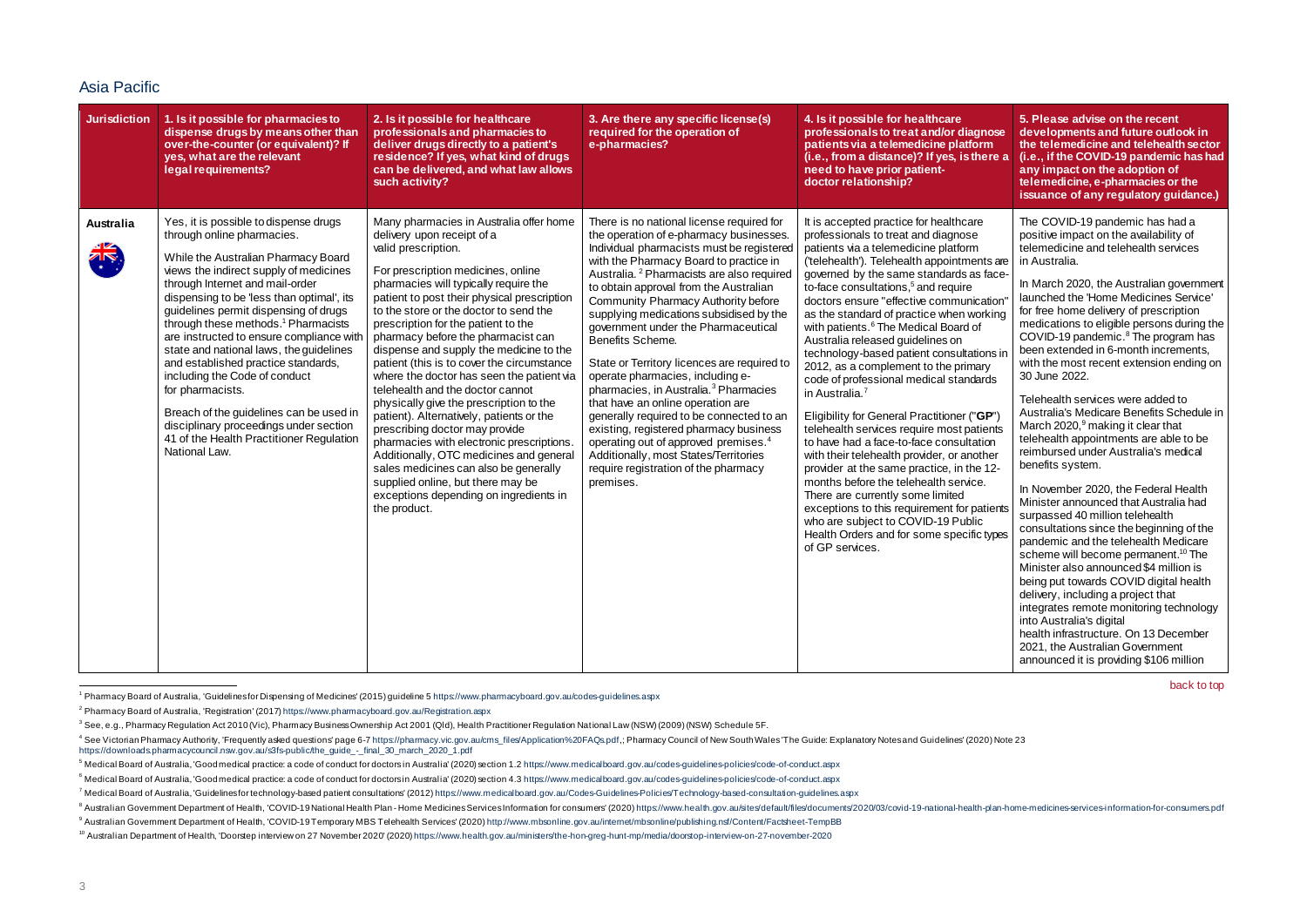<span id="page-3-0"></span>

| <b>Jurisdiction</b> | 1. Is it possible for pharmacies to<br>dispense drugs by means other than<br>over-the-counter (or equivalent)? If<br>yes, what are the relevant<br>legal requirements?                                                                                                                                                                                                                                                                                                                                                                       | 2. Is it possible for healthcare<br>professionals and pharmacies to<br>deliver drugs directly to a patient's<br>residence? If yes, what kind of drugs<br>can be delivered, and what law allows<br>such activity?                                                                                                                                                                                                                                                                                                                                                                                                                                                                                                                               | 3. Are there any specific license(s)<br>required for the operation of<br>e-pharmacies?                                                                                                                                                                                                                                                                                                                                                                                                                                                                                                                                                                                                                                                                                                                                                   | 4. Is it possible for healthcare<br>professionals to treat and/or diagnose<br>patients via a telemedicine platform<br>(i.e., from a distance)? If yes, is there a<br>need to have prior patient-<br>doctor relationship?                                                                                                                                                                                                                                                                                                                                                                                                                                                                                |
|---------------------|----------------------------------------------------------------------------------------------------------------------------------------------------------------------------------------------------------------------------------------------------------------------------------------------------------------------------------------------------------------------------------------------------------------------------------------------------------------------------------------------------------------------------------------------|------------------------------------------------------------------------------------------------------------------------------------------------------------------------------------------------------------------------------------------------------------------------------------------------------------------------------------------------------------------------------------------------------------------------------------------------------------------------------------------------------------------------------------------------------------------------------------------------------------------------------------------------------------------------------------------------------------------------------------------------|------------------------------------------------------------------------------------------------------------------------------------------------------------------------------------------------------------------------------------------------------------------------------------------------------------------------------------------------------------------------------------------------------------------------------------------------------------------------------------------------------------------------------------------------------------------------------------------------------------------------------------------------------------------------------------------------------------------------------------------------------------------------------------------------------------------------------------------|---------------------------------------------------------------------------------------------------------------------------------------------------------------------------------------------------------------------------------------------------------------------------------------------------------------------------------------------------------------------------------------------------------------------------------------------------------------------------------------------------------------------------------------------------------------------------------------------------------------------------------------------------------------------------------------------------------|
| China               | Yes. Online drug sale is permitted in<br>China under the Tentative Measures for                                                                                                                                                                                                                                                                                                                                                                                                                                                              | Yes for pharmacies, under the Tentative<br>Measures for Internet-Based Drug                                                                                                                                                                                                                                                                                                                                                                                                                                                                                                                                                                                                                                                                    | The pharmacy must be a retail pharmacy<br>chain with suitable drug supply permit. In                                                                                                                                                                                                                                                                                                                                                                                                                                                                                                                                                                                                                                                                                                                                                     | Yes, but first-time diagnosis is<br>not allowed.                                                                                                                                                                                                                                                                                                                                                                                                                                                                                                                                                                                                                                                        |
|                     | <b>Internet-Based Drug Trading Services</b><br>(2005) issued by the China FDA (now<br>known as the National Medical Products<br>Administration, "NMPA"). The pharmacy<br>must be a retail pharmacy chain with<br>suitable drug supply permit.                                                                                                                                                                                                                                                                                                | Trading Services (2005). Online sales of<br>prescription drugs are now allowed at a<br>policy level by PRC State Council,<br>provided that (i) the authenticity of the<br>electronic prescriptions can be verified,<br>and (ii) the drugs are not among those<br>subject to special regulations, e.g.,<br>anaesthetics, psychotropic drugs, etc.<br>Detailed regulations remain to be enacted<br>but pilot cities such as Shanghai,<br>Shenzhen and Hainan are taking lead in<br>local implementation.<br>No for healthcare professionals.                                                                                                                                                                                                     | addition, an internet-based drug<br>information service permit is also required<br>as the online provision of drug-related<br>information is generally inevitable<br>for e-pharmacy.                                                                                                                                                                                                                                                                                                                                                                                                                                                                                                                                                                                                                                                     |                                                                                                                                                                                                                                                                                                                                                                                                                                                                                                                                                                                                                                                                                                         |
| Indonesia           | In accordance with the regulations<br>issued by the Drugs and Food<br>Monitoring Agency ("BPOM"), the online<br>distribution of drugs, traditional drugs,<br>health supplements, cosmetics and<br>processed foods is permitted.<br>All products that are sold through online<br>channels must be registered at BPOM<br>and equipped with<br>marketing authorization.<br>Additionally, pharmacies can sell drugs<br>online, by using their own electronic<br>system or cooperating with a third party<br>pharmacy electronic system operator. | No, healthcare professionals are not<br>allowed to deliver drugs remotely to a<br>patient's residence. BPOM Regulation<br>8/2020 <sup>12</sup> only allows brick-and-mortar or<br>physical pharmacies to deliver drugs<br>directly to a patient's residence.<br>Delivery of drugs that are sold online by<br>these physical pharmacies may be<br>arranged through their own electronic<br>systems or an electronic system provided<br>by a third party pharmacy electronic<br>system operator (i.e., e-Commerce<br>platforms (e.g., Shoppe, Tokopedia,<br>Lazada, etc.).<br>Drugs can be surrendered directly at the<br>concerned physical pharmacies or sent to<br>the patient. In case of the latter, the<br>delivery can be arranged by the | In addition to i) a pharmacy license ii)<br>general licenses required for web portal<br>platform (i.e., Electronic System Operator<br>(ESO) Registration Certificate and<br><b>Electronic System Trading Business</b><br>Licenses (Surat Izin Usaha Perdagangan<br>melalui Sistem Elektronik or SIUPMSE)<br>and iii) a marketing authorization for the<br>products; for e-pharmacies, a<br>pharmaceutical electronic system<br>operator ("PSEF") would need to hold a<br>PSEF registration as one of its technical<br>licenses under the OSS system. OSS is<br>an integrated electronic system under the<br>prevailing licensing regime in Indonesia.<br>However, a party would not need to hold<br>a PSEF registration and adopt the line of<br>business as a PSEF if it only relays the<br>promotional material or 'ads' to the users, | In accordance with COVID-19 interim<br>regulations issued by the MOH, <sup>16</sup><br>Indonesia Honorary Board of Medical<br>Ethics <sup>17</sup> and Indonesian Medical<br>Council, <sup>18</sup> doctors and dentists can<br>provide healthcare services through<br>electronic system platforms (i.e., in the<br>form of writing, voice, and/or video) to<br>diagnose, treat and cure patients.<br>Below is the scope of medical practices<br>that doctors and dentists could provide<br>remotely using online telemedicine<br>platform during the state of national<br>health emergency COVID-19:<br>(a) performing anamnesis<br>(b) performing physical examinations<br>through audio-visual media |

<sup>&</sup>lt;sup>11</sup> Australian Department of Health, 'Permanent telehealth to strengthen universal Medicare' (2021) https://www.health.gov.au/ministers/the-hon-greg-hunt-mp/media/permanent-telehealth-to-strengthen-universal-medicare

<span id="page-3-1"></span>l

| nose<br>$\overline{\mathsf{m}}$<br>ere a | 5. Please advise on the recent<br>developments and future outlook in<br>the telemedicine and telehealth sector<br>(i.e., if the COVID-19 pandemic has had<br>any impact on the adoption of<br>telemedicine, e-pharmacies or the<br>issuance of any regulatory guidance.)                                                                                                                                                                                                                                                                                                         |
|------------------------------------------|----------------------------------------------------------------------------------------------------------------------------------------------------------------------------------------------------------------------------------------------------------------------------------------------------------------------------------------------------------------------------------------------------------------------------------------------------------------------------------------------------------------------------------------------------------------------------------|
|                                          | over four years to support continuing<br>telehealth services. <sup>11</sup>                                                                                                                                                                                                                                                                                                                                                                                                                                                                                                      |
|                                          | As a response to COVID-19, the use of<br>electronic prescriptions and online<br>pharmacy received an incentive: the<br><b>National Healthcare Security</b><br>Administration confirmed that the use of<br>electronic prescriptions for certain<br>common chronic diseases (e.g., diabetes,<br>hypertension) would be covered under<br>China's public health insurance during the<br>pandemic. This has now been extended<br>to other diseases nationwide, subject to<br>the establishment of necessary IT<br>infrastructure in local areas.                                      |
| 'n<br>ıl<br>he<br>o<br>ces<br>de         | Regarding the telemedicine and the<br>telehealth sectors, during COVID-19, the<br>MOH along with Indonesia Honorary<br>Board of Medical Ethics and Indonesia<br>Medical Council has issued COVID-19<br>interim regulations that allow doctors and<br>dentists to provide full diagnosis and also<br>provide scope of medical practices that<br>doctors and dentists could provide<br>through an online platform to patients<br>during the COVID-19 situations. However,<br>there is no certainty that the<br>Government will allow this exemption to<br>continue after COVID-19. |
| ١S                                       | Therefore, it remains to be seen whether<br>the current online doctor consultation and<br>medical services features may need or<br>not need to be adjusted after COVID-19<br>national health emergency status is<br>officially ended.                                                                                                                                                                                                                                                                                                                                            |

<sup>12</sup> BPOM Regulation No. 8 of 2020 on the Supervision of Online Circulation of Food and Drugs, as amended by BPOM Regulation No. 32 of 2020 (**"BPOM Regulation 8/2020**")

<sup>&</sup>lt;sup>16</sup> MOH Circular Letter No. HK.02.01/MENKES/303/2020 on the Implementation of Healthcare Services through the Utilisation of Information Technology and Communication in order to prevent the Spread of COVID-19

<sup>17</sup> Indonesian Honorary Board of Medical Ethics (*Majelis Kehormatan Etika Kedokteran* or "**MKEK**") Decree No. 017/PB/K.MKEK/05/2020

<sup>&</sup>lt;sup>18</sup> Indonesian Medical Council (*Konsil Kedokteran Indonesia*) ("KKI") Regulation No. 74 of 2020 on Clinical Authorities and Medical Treatment through Telemedicine during the COVID-19 Pandemic in Indonesia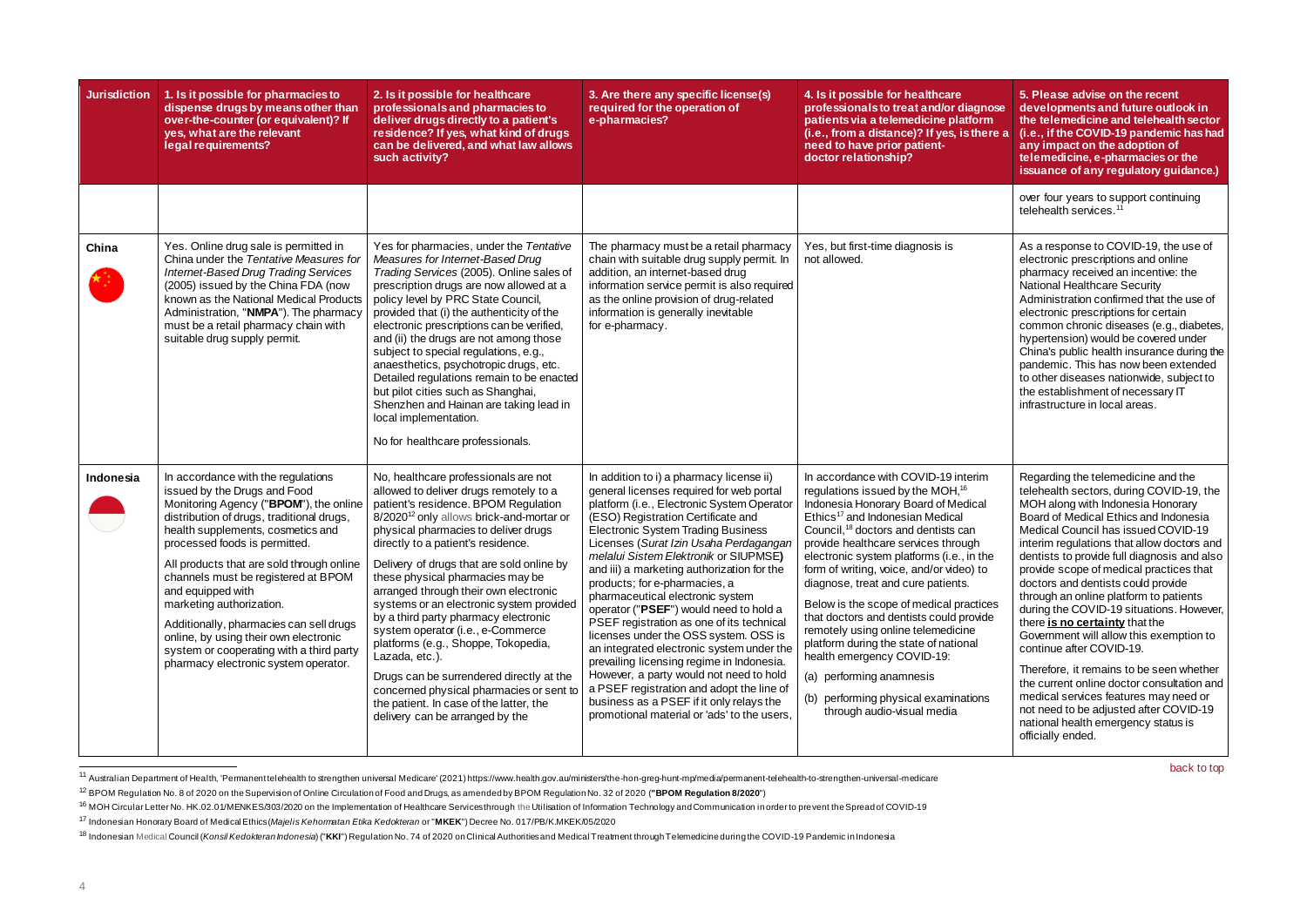| <b>Jurisdiction</b> | 1. Is it possible for pharmacies to<br>dispense drugs by means other than<br>over-the-counter (or equivalent)? If<br>yes, what are the relevant<br>legal requirements? | 2. Is it possible for healthcare<br>professionals and pharmacies to<br>deliver drugs directly to a patient's<br>residence? If yes, what kind of drugs<br>can be delivered, and what law allows<br>such activity?                                                                                                                                                                                                                                                                                                                                                                                                                                                                                                                                                                                                                                                                                                                                                                                                | 3. Are there any specific license(s)<br>required for the operation of<br>e-pharmacies?                                                                                                                                                                                                                                                                                                                                                                                                                                                                                                                                                                                                                                                                                                                                                                                                                                                                    | 4. Is it possible for healthcare<br>professionals to treat and/or diagnose<br>patients via a telemedicine platform<br>(i.e., from a distance)? If yes, is there a<br>need to have prior patient-<br>doctor relationship?                                                                                                                                                                                                                                                                                                                                                                                                                                                                                                                                                                                                                                                                                                                                                                                                                                                                                                                                                                                                                                                       |
|---------------------|------------------------------------------------------------------------------------------------------------------------------------------------------------------------|-----------------------------------------------------------------------------------------------------------------------------------------------------------------------------------------------------------------------------------------------------------------------------------------------------------------------------------------------------------------------------------------------------------------------------------------------------------------------------------------------------------------------------------------------------------------------------------------------------------------------------------------------------------------------------------------------------------------------------------------------------------------------------------------------------------------------------------------------------------------------------------------------------------------------------------------------------------------------------------------------------------------|-----------------------------------------------------------------------------------------------------------------------------------------------------------------------------------------------------------------------------------------------------------------------------------------------------------------------------------------------------------------------------------------------------------------------------------------------------------------------------------------------------------------------------------------------------------------------------------------------------------------------------------------------------------------------------------------------------------------------------------------------------------------------------------------------------------------------------------------------------------------------------------------------------------------------------------------------------------|--------------------------------------------------------------------------------------------------------------------------------------------------------------------------------------------------------------------------------------------------------------------------------------------------------------------------------------------------------------------------------------------------------------------------------------------------------------------------------------------------------------------------------------------------------------------------------------------------------------------------------------------------------------------------------------------------------------------------------------------------------------------------------------------------------------------------------------------------------------------------------------------------------------------------------------------------------------------------------------------------------------------------------------------------------------------------------------------------------------------------------------------------------------------------------------------------------------------------------------------------------------------------------|
|                     |                                                                                                                                                                        | pharmacies themselves or through<br>cooperation with a third party legal entity.<br>The drug delivered remotely may be in a<br>form of over-the-counter (OTC) drugs,<br>limited OTC drugs <sup>13</sup> and potent/ethical<br>drugs. Potent/ethical drugs can only be<br>issued based on prescriptions issued by<br>doctors. Therefore, upon placing order of<br>potent/ethical drugs through the online<br>platform, users must attach the e-<br>prescription (if electronic) or upload the<br>image of physical prescription into the<br>system. <sup>14</sup><br>BPOM Regulation 8/2020 specifically<br>prohibits physical pharmacies from selling<br>the following drugs through online<br>channels: <sup>15</sup><br>drugs that contain pharmaceutical<br>$\bullet$<br>precursors<br>injections, except insulin for self-<br>administration<br>implants<br>narcotics and psychotropic<br>$\bullet$<br>certain ethical drugs that are<br>specifically prohibited from being sold<br>through online channels | as long as the online drug transaction is<br>not done through its platform.<br>For context, PSEF is defined as legal<br>entities that provide, manage and/or<br>operate electronic systems for their own<br>and/or other parties' purposes. The<br>definition is very broad and covers<br>anyone who runs or provides an<br>electronic system for the purpose of<br>online sale of drugs and<br>other commodities.<br>E-pharmacy businesses can only assist<br>conventional pharmacy stores or drug<br>wholesalers by providing e-pharmacy IT<br>solutions to pharmacy businesses.<br>Additionally, a PSEF would also need to<br>have a dedicated pharmacist, considering<br>the required documents that must be<br>submitted to obtain a PSEF registration<br>based on Minister of Health Regulation<br>No. 14 of 2021 (e.g., pharmacist<br>registration certificate (Surat Tanda<br>Registrasi Apoteker or "STRA") and<br>pharmacist practice license). | (c) providing advice based on physical<br>and/or supporting examination<br>(d) establishing diagnoses<br>(e) performing medical treatment<br>issuing prescriptions<br>(f)<br>(g) issuing referral letters for further<br>physical examination or medical<br>action at healthcare facilities and/or<br>laboratories based on the results of<br>other supporting examination services<br>in the form of laboratory, radio<br>imaging, therapy<br>(i)<br>issuing letter of illness to their<br>patients, i.e., but are restricted from<br>Doctors and dentists who intend to<br>provide medical treatment through<br>telemedicine services are required to<br>have a registration letter and practice<br>permit at their healthcare facility. In other<br>words, independent practitioners are not<br>allowed to provide teleconsultations.<br>There is no need to have a prior patient-<br>doctor relationship. There are also<br>currently no laws mandating an initial<br>face-to-face meeting before the first<br>teleconsultation meeting between the<br>doctor and the patient.<br>However, note that such regulations will<br>only remain in effect until the Indonesian<br>government officially declares the end of<br>the COVID-19 state of public<br>health emergency. |
| Malaysia            | Yes, it is possible for pharmacies to<br>dispense drugs by means other than<br>over-the-counter, for examples, through<br>delivery service and online sale.            | Yes, licensed pharmacists in community<br>pharmacies and hospitals may deliver<br>drugs directly to a patient's residence<br>without appointing a licensed courier<br>company to do so.                                                                                                                                                                                                                                                                                                                                                                                                                                                                                                                                                                                                                                                                                                                                                                                                                         | The concept of e-pharmacies is not<br>officially recognised in Malaysia.<br>For drugs that contain any scheduled<br>poison under the Poisons Act 1952, the<br>Guidelines on Medicine Delivery Service                                                                                                                                                                                                                                                                                                                                                                                                                                                                                                                                                                                                                                                                                                                                                     | Yes, healthcare professionals may treat<br>and/or diagnose patients via a<br>telemedicine platform.<br>Pursuant to the Advisory on Virtual<br>Consultation issued by the Malaysian                                                                                                                                                                                                                                                                                                                                                                                                                                                                                                                                                                                                                                                                                                                                                                                                                                                                                                                                                                                                                                                                                             |

<span id="page-4-0"></span>l <sup>13</sup> Limited OTC drugs, also known aslist W drugs (W: Waarschuwing= warning/alert) are potent drugsthat can be purchased without a doctor's prescription, but users must pay attention to the drug information on the packagin

| <b>ose</b><br>re a  | 5. Please advise on the recent<br>developments and future outlook in<br>the telemedicine and telehealth sector<br>(i.e., if the COVID-19 pandemic has had<br>any impact on the adoption of<br>telemedicine, e-pharmacies or the<br>issuance of any regulatory guidance.)                                                             |
|---------------------|--------------------------------------------------------------------------------------------------------------------------------------------------------------------------------------------------------------------------------------------------------------------------------------------------------------------------------------|
| al                  | Regarding the e-pharmacy, on 30<br>December 2020, BPOM issued BPOM<br>Regulation No. 32 of 2020 as<br>the amendment of BPOM Regulation No.<br>8 of 2020 on Supervision of Drugs and<br>Food Online Distribution ("BPOM<br>Regulation 32").                                                                                           |
| 'or<br>οf<br>vices  | This BPOM Regulation 32 introduces<br>Quasi-Drugs as one of the types of drugs<br>that can be sold through online channels.<br>Quasi-Drugs are defined as preparations<br>(or substances) that contain active<br>ingredients with non-systemic or local<br>pharmacology effects, with the purpose of<br>overcoming minor complaints. |
| m                   |                                                                                                                                                                                                                                                                                                                                      |
|                     |                                                                                                                                                                                                                                                                                                                                      |
| her<br>not          |                                                                                                                                                                                                                                                                                                                                      |
| nt-                 |                                                                                                                                                                                                                                                                                                                                      |
|                     |                                                                                                                                                                                                                                                                                                                                      |
| vill<br>ian<br>l of |                                                                                                                                                                                                                                                                                                                                      |
| eat                 | The COVID-19 pandemic has had a<br>positive impact on the telemedicine and<br>telehealth sector in Malaysia.                                                                                                                                                                                                                         |
|                     | Existing players have seen a significant<br>surge in their users, while several private                                                                                                                                                                                                                                              |

<sup>14</sup> Article 8 (1) of BPOM Regulation 8/2020.

<sup>15</sup> Article 27 of BPOM Regulation 8/2020.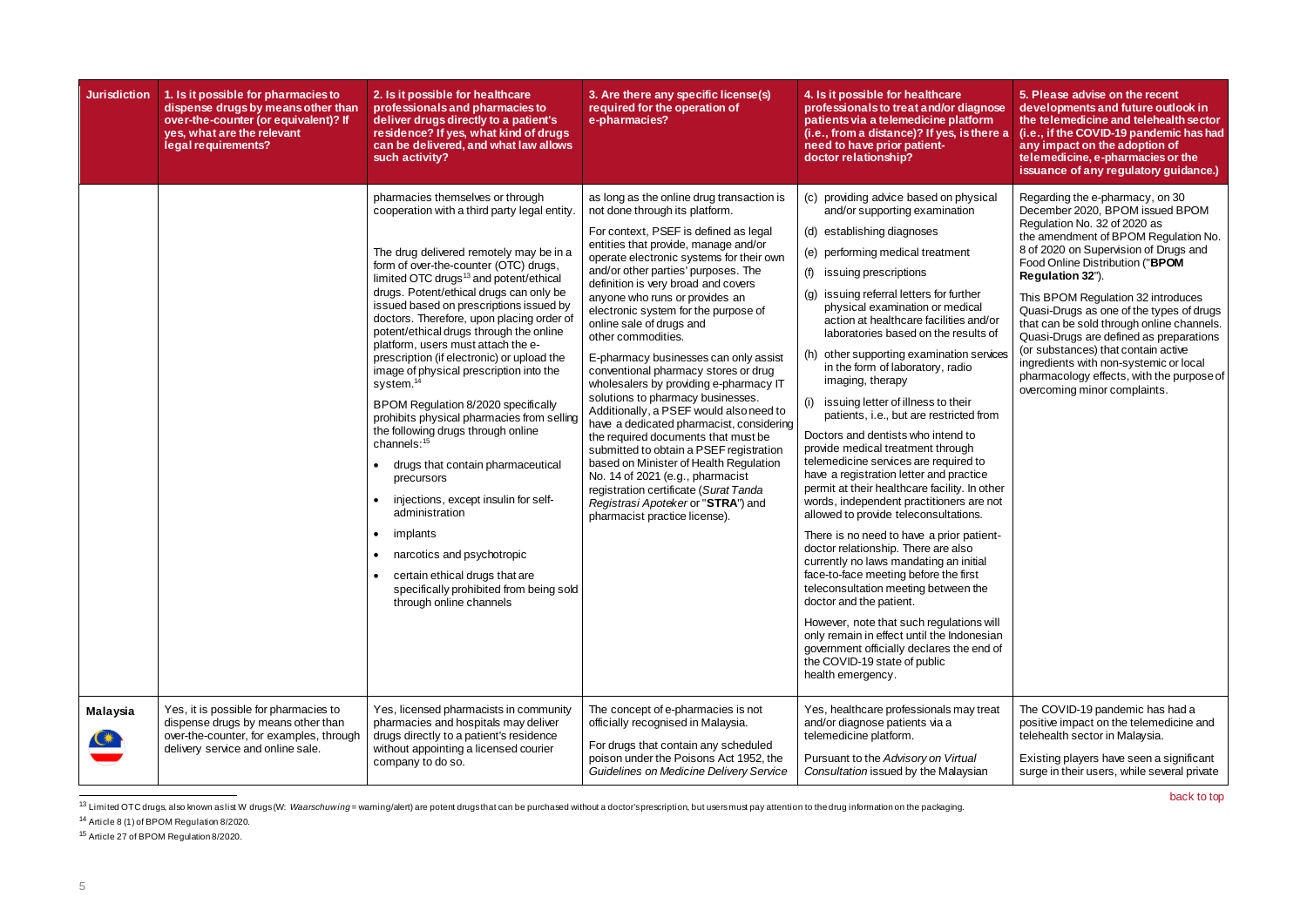| <b>Jurisdiction</b> | 1. Is it possible for pharmacies to<br>dispense drugs by means other than<br>over-the-counter (or equivalent)? If<br>yes, what are the relevant<br>legal requirements?                                                                                                                                                                                                                                                                                                                                                                                                                                                                                                                                                                                                                                                                                                                                                                                                                                                                                                                                                                                                                                                                                                                                                                                 | 2. Is it possible for healthcare<br>professionals and pharmacies to<br>deliver drugs directly to a patient's<br>residence? If yes, what kind of drugs<br>can be delivered, and what law allows<br>such activity?                                                                                                                                                                                                                                                                                                                                                                                       | 3. Are there any specific license(s)<br>required for the operation of<br>e-pharmacies?                                                                                                                                                                                                                                                                                                                                                                                                                                                                                                                                                                                                                                                                                                                                                                                                                                                                                           | 4. Is it possible for healthcare<br>professionals to treat and/or diagnose<br>patients via a telemedicine platform<br>(i.e., from a distance)? If yes, is there a<br>need to have prior patient-<br>doctor relationship?                               | 5. Please advise on the recent<br>developments and future outlook in<br>the telemedicine and telehealth sector<br>(i.e., if the COVID-19 pandemic has had<br>any impact on the adoption of<br>telemedicine, e-pharmacies or the<br>issuance of any regulatory guidance.)                                                                                                                                                                                                                                                                                                                                                                                                                                                                                                                                                                                                                                                                                                                                                                                                                                                                                                                                                                                                                                                                                                                                                                                                                                                                                                                                                              |
|---------------------|--------------------------------------------------------------------------------------------------------------------------------------------------------------------------------------------------------------------------------------------------------------------------------------------------------------------------------------------------------------------------------------------------------------------------------------------------------------------------------------------------------------------------------------------------------------------------------------------------------------------------------------------------------------------------------------------------------------------------------------------------------------------------------------------------------------------------------------------------------------------------------------------------------------------------------------------------------------------------------------------------------------------------------------------------------------------------------------------------------------------------------------------------------------------------------------------------------------------------------------------------------------------------------------------------------------------------------------------------------|--------------------------------------------------------------------------------------------------------------------------------------------------------------------------------------------------------------------------------------------------------------------------------------------------------------------------------------------------------------------------------------------------------------------------------------------------------------------------------------------------------------------------------------------------------------------------------------------------------|----------------------------------------------------------------------------------------------------------------------------------------------------------------------------------------------------------------------------------------------------------------------------------------------------------------------------------------------------------------------------------------------------------------------------------------------------------------------------------------------------------------------------------------------------------------------------------------------------------------------------------------------------------------------------------------------------------------------------------------------------------------------------------------------------------------------------------------------------------------------------------------------------------------------------------------------------------------------------------|--------------------------------------------------------------------------------------------------------------------------------------------------------------------------------------------------------------------------------------------------------|---------------------------------------------------------------------------------------------------------------------------------------------------------------------------------------------------------------------------------------------------------------------------------------------------------------------------------------------------------------------------------------------------------------------------------------------------------------------------------------------------------------------------------------------------------------------------------------------------------------------------------------------------------------------------------------------------------------------------------------------------------------------------------------------------------------------------------------------------------------------------------------------------------------------------------------------------------------------------------------------------------------------------------------------------------------------------------------------------------------------------------------------------------------------------------------------------------------------------------------------------------------------------------------------------------------------------------------------------------------------------------------------------------------------------------------------------------------------------------------------------------------------------------------------------------------------------------------------------------------------------------------|
|                     | For drugs that contain any scheduled<br>poison under the Poisons Act 1952 <sup>19</sup> ,<br>pharmacies, through their licensed<br>pharmacists, may provide delivery<br>service on their own, or appoint a<br>licensed courier company to do so. The<br>regulatory requirements are set out in<br>the Guidelines on Medicine Delivery<br>Service by Licensed Pharmacists to<br>Patients <sup>20</sup> and the Guidelines on the<br>Online Sale / Supply of Medicines<br>containing Poison by Licensed<br>Pharmacists (Type A Retail Licence<br>Holders $\ell^1$ , some of which include:<br>Preparing a comprehensive and<br>complete standard operating<br>procedure to address request for<br>supply, preparation, sale, delivery<br>and acceptance of drugs by<br>patients.<br>Obtaining and recording prior<br>consent/application of patients to<br>hand over the drugs via<br>delivery service.<br>For prescription drugs, sale/supply<br>may only be made with original<br>prescription. Electronic prescription<br>must use digital signature that<br>complies with the Digital Signature<br>Act 1997.<br>For drugs that do not contain any<br>scheduled poison under the Poisons Act<br>1952, pharmacies may dispense them<br>through online sale. The regulatory<br>requirements are set out in the<br>Guidelines on the Online Sale of Non- | Generally, all drugs may be so delivered<br>save for:<br>dangerous drugs (as listed in the First   •<br>Schedule of the Dangerous Drugs Act<br>1952); and<br>psychotropic substances (as listed in<br>the Third Schedule of the<br>Poisons Act 1952).<br>Such delivery of drugs is not prohibited by<br>law, but the legal requirements on<br>prescribed drugs and dispensed medicine<br>as provided under the Poisons Act 1952<br>must be complied with. The regulatory<br>requirements are further set out in the<br>Guidelines on Medicine Delivery Service<br>by Licensed Pharmacists to Patients. | by Licensed Pharmacists to Patients<br>provides that:<br>the sale/supply must be made at the<br>premises as stated in the Type A<br>Licence issued to the<br>pharmacists; and<br>the delivery must be made from<br>such premises.<br>Other requirements include the following:<br>Licensed pharmacists who use<br>telecommunications technology to<br>communicate with the patients in the<br>process of selling/supplying such<br>drugs must establish a mechanism to<br>ensure that the sale is valid and<br>complies with the law.<br>Drug counselling must be done prior<br>to the delivery and may be done<br>using effective telecommunications<br>technology to ensure that the patients<br>receive and clearly understand the<br>message delivered.<br>Licensed pharmacists must be<br>satisfied that the patients have<br>knowledge and understanding<br>regarding the indication, the route of<br>administration and the storage<br>condition for the drugs purchased. | Medical Council, doctors may only have<br>virtual consultation with a person who is<br>already their patient and are prohibited<br>from conducting teleconsultations with<br>patients with cognitive disorders,<br>intoxication or cognitive barriers. | hospitals have also rolled out<br>teleconsultation services to reduce the<br>risk of virus transmission. <sup>23</sup><br>The regulators have also responded by<br>issuing relevant guidelines such as the<br>Guidelines on Medicine Delivery Service<br>by Licensed Pharmacists to Patients, the<br>Guidelines on the Online Sale / Supply of<br>Medicines containing Poison by Licensed<br>Pharmacists (Type A Retail Licence<br>Holders) and the Guidelines on the Online<br>Sale of Non-Poison Pharmaceutical<br>Products to set out further guidance and<br>requirements in this regard.<br>The Poisons (Amendment) Bill 2022<br>("Bill") was recently tabled in the<br>Malaysian Parliament and seeks to,<br>among others, regulate the use of<br>electronic documents relating to the<br>dispensation of drugs. If it comes into<br>effect, electronic prescriptions will be<br>formally recognised as an acceptable<br>form of prescription subject to newly<br>prescribed statutory requirements such as<br>that it must be signed by the prescriber<br>with a digital signature in accordance with<br>the Digital Signature Act 1997. Electronic<br>signatures in accordance with the<br>Electronic Commerce Act 2006 may also<br>be used where the Poisons Act 1952<br>requires a signature of a person on a<br>document (except for a prescription).<br>Further, the Bill proposes to allow retail<br>sale of drugs containing scheduled<br>poisons not only on the physical premises<br>specified in the pharmacy licence, but<br>also from the premises. It is unclear<br>whether and when the Bill will become<br>law. |

l <sup>19</sup> In Malaysia, all registered drugs will carry a registration number beginning with "MAL" followed by 8-digit numbers, and an alphabet (which will indicate their registration category), and may also contain further admi immediately after the 8-digit numbers means that the drug contains scheduled poison.

 $20$  This was published by the Pharmacy Enforcement Division of the Ministry of Health on 10 February 2021 and is only available in Malay language.

<sup>&</sup>lt;sup>21</sup> This was published by the Pharmaceutical Services Programme of the Ministry of Health on 16 March 2022 and is only available in Malay language.

<sup>&</sup>lt;sup>23</sup> https://codeblue.galencentre.org/2020/06/08/malaysia-telehealth-grows-in-contactless-world/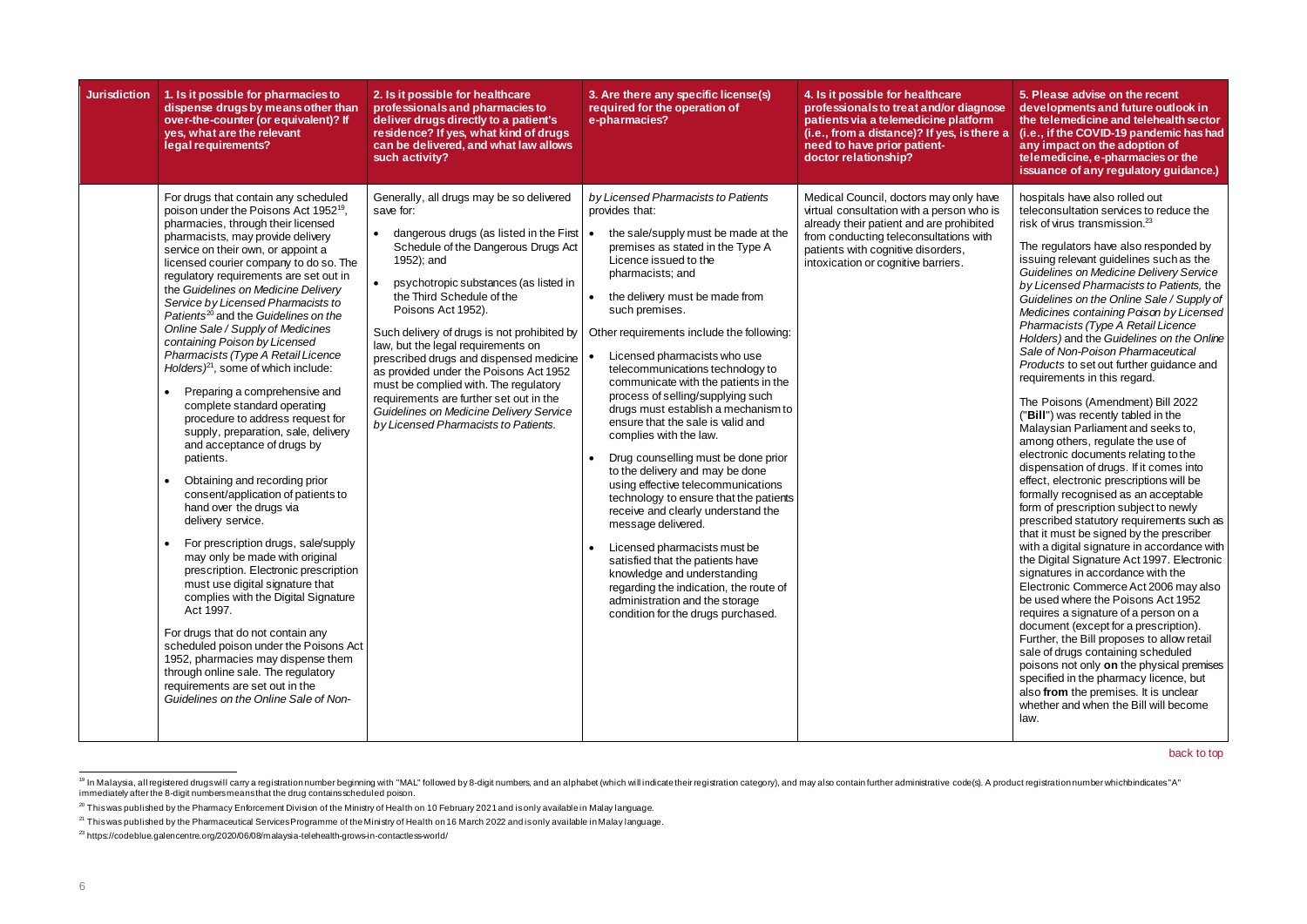| <b>Jurisdiction</b> | 1. Is it possible for pharmacies to<br>dispense drugs by means other than<br>over-the-counter (or equivalent)? If<br>yes, what are the relevant<br>legal requirements?                                                                                                                                                                                                                                                                                                                                                                                                                                                                                                                                                                                                 | 2. Is it possible for healthcare<br>professionals and pharmacies to<br>deliver drugs directly to a patient's<br>residence? If yes, what kind of drugs<br>can be delivered, and what law allows<br>such activity?                                                                                                                                                                                                                                                                            | 3. Are there any specific license(s)<br>required for the operation of<br>e-pharmacies?                                                     | 4. Is it possible for healthcare<br>professionals to treat and/or diagnose<br>patients via a telemedicine platform<br>(i.e., from a distance)? If yes, is there a<br>need to have prior patient-<br>doctor relationship?                                                                                                                                                                                                                                                                                                                                                                                                                                                                                                                                                                          |
|---------------------|------------------------------------------------------------------------------------------------------------------------------------------------------------------------------------------------------------------------------------------------------------------------------------------------------------------------------------------------------------------------------------------------------------------------------------------------------------------------------------------------------------------------------------------------------------------------------------------------------------------------------------------------------------------------------------------------------------------------------------------------------------------------|---------------------------------------------------------------------------------------------------------------------------------------------------------------------------------------------------------------------------------------------------------------------------------------------------------------------------------------------------------------------------------------------------------------------------------------------------------------------------------------------|--------------------------------------------------------------------------------------------------------------------------------------------|---------------------------------------------------------------------------------------------------------------------------------------------------------------------------------------------------------------------------------------------------------------------------------------------------------------------------------------------------------------------------------------------------------------------------------------------------------------------------------------------------------------------------------------------------------------------------------------------------------------------------------------------------------------------------------------------------------------------------------------------------------------------------------------------------|
| <b>Philippines</b>  | Poison Pharmaceutical Products <sup>22</sup> ,<br>some of which include:<br>Using local domain with local<br>$\bullet$<br>hosting and server.<br>Not containing any other product in<br>the page displaying the sale of non-<br>poison pharmaceutical products.<br>Not containing any link to social<br>media - sale via social media<br>is prohibited.<br>Displaying the mandatory<br>information on the website where<br>the product is displayed i.e.,<br>business name, business<br>registration number, full premises<br>address (not P.O. box), contactable<br>phone number, email address,<br>product registration number,<br>advertisement approval number (if<br>required) and a prescribed<br>cautionary statement.<br>Yes, it is possible to dispense drugs | Yes, under current practice, certain duly                                                                                                                                                                                                                                                                                                                                                                                                                                                   | Yes. An e-pharmacy must have an LTO                                                                                                        | Yes. To address the needs of patients                                                                                                                                                                                                                                                                                                                                                                                                                                                                                                                                                                                                                                                                                                                                                             |
|                     | through licensed online pharmacies.<br>Based on Food and Drug Administration<br>(FDA) Advisory No. 2019-154, the online<br>sale of pharmaceutical products is<br>generally prohibited.<br>By way of exception, a seller with an<br>existing License to Operate (LTO) as a<br>drugstore, pharmacy, or botica with a<br>physical address and whose LTO covers<br>the additional activity of selling drugs<br>online, may engage in online sale of<br>drugs.<br>As a rule, prescription drugs may not be<br>sold online, unless the purchaser<br>presents a valid prescription.<br>FDA Circular No. 2020-037 (Reissuance<br>of the Guidelines on the Implementation                                                                                                       | licensed drugstores, pharmacies or botica<br>whose LTO includes the specific authority<br>to engage in online sale of drugs, also<br>provides delivery services.<br>Prescription drugs may not be sold online<br>by licensed online drugstores and<br>pharmacies, unless the purchaser<br>presents a valid prescription that is issued<br>according to the requirements of the E-<br>Prescription Guidelines.<br>HCPs are not authorized to engage in<br>online sale and delivery of drugs. | as a pharmacy, drugstore or botica, with a<br>physical address and whose LTO covers<br>the additional activity of selling drugs<br>online. | during the COVID-19 pandemic, while<br>also ensuring their protection, the<br>Philippine government has issued various<br>guidelines to regulate telemedicine.<br>Under Joint Administrative Order No.<br>2021-0001 issued by the Department of<br>Health (DOH), Department of Interior and<br>Local Government ("DILG") and<br>Philippine Health Insurance Corporation<br>("PHIC") or the Guidelines on<br>Implementation and Delivery of Individual-<br><b>Based Health Services ("Implementation</b><br>Guidelines"), telemedicine refers to the<br>delivery of healthcare services, where<br>distance is a critical factor, by all<br>healthcare professionals, using<br>information and communications<br>technologies for the exchange of valid<br>information for diagnosis, treatment and |

<span id="page-6-0"></span> $\overline{a}$  $^{22}$  This was published by the Pharmacy Enforcement Division of the Ministry of Health on 24 December 2021 and is only available in Malay language.

| <b>ose</b><br>re a                                              | 5. Please advise on the recent<br>developments and future outlook in<br>the telemedicine and telehealth sector<br>(i.e., if the COVID-19 pandemic has had<br>any impact on the adoption of<br>telemedicine, e-pharmacies or the<br>issuance of any regulatory guidance.)                                                                                                                                                                                                                                                                                                                                                                                                                                                                              |
|-----------------------------------------------------------------|-------------------------------------------------------------------------------------------------------------------------------------------------------------------------------------------------------------------------------------------------------------------------------------------------------------------------------------------------------------------------------------------------------------------------------------------------------------------------------------------------------------------------------------------------------------------------------------------------------------------------------------------------------------------------------------------------------------------------------------------------------|
|                                                                 | While the Malaysian Parliament has<br>passed the Telemedicine Act 1997, it is<br>still not yet in force and it remains to be<br>observed whether there will be any other<br>legislative development which will impact<br>the telemedicine and telehealth sector.                                                                                                                                                                                                                                                                                                                                                                                                                                                                                      |
| S<br>ious<br>οf<br>and<br>on<br>lual-<br>ition<br>he<br>I<br>nd | The COVID-19 pandemic has accelerated<br>the development of telemedicine and<br>telehealth in the Philippines.<br>The pandemic has seen a rise in<br>telemedicine platforms in the Philippines,<br>as both physicians and patients resort to<br>virtual consultations to avoid physical<br>consultations during the pandemic.<br>Despite decreasing COVID-19 cases in<br>recent months, government policies and<br>public demand indicate that the use of<br>telemedicine and telehealth will continue<br>to form part of the "new normal" in the<br>country To complement telemedicine<br>consultations, the FDA issued the E-<br>Prescription Guidelines to authorize<br>physicians to issue prescriptions, and e-<br>pharmacies to rely on such e- |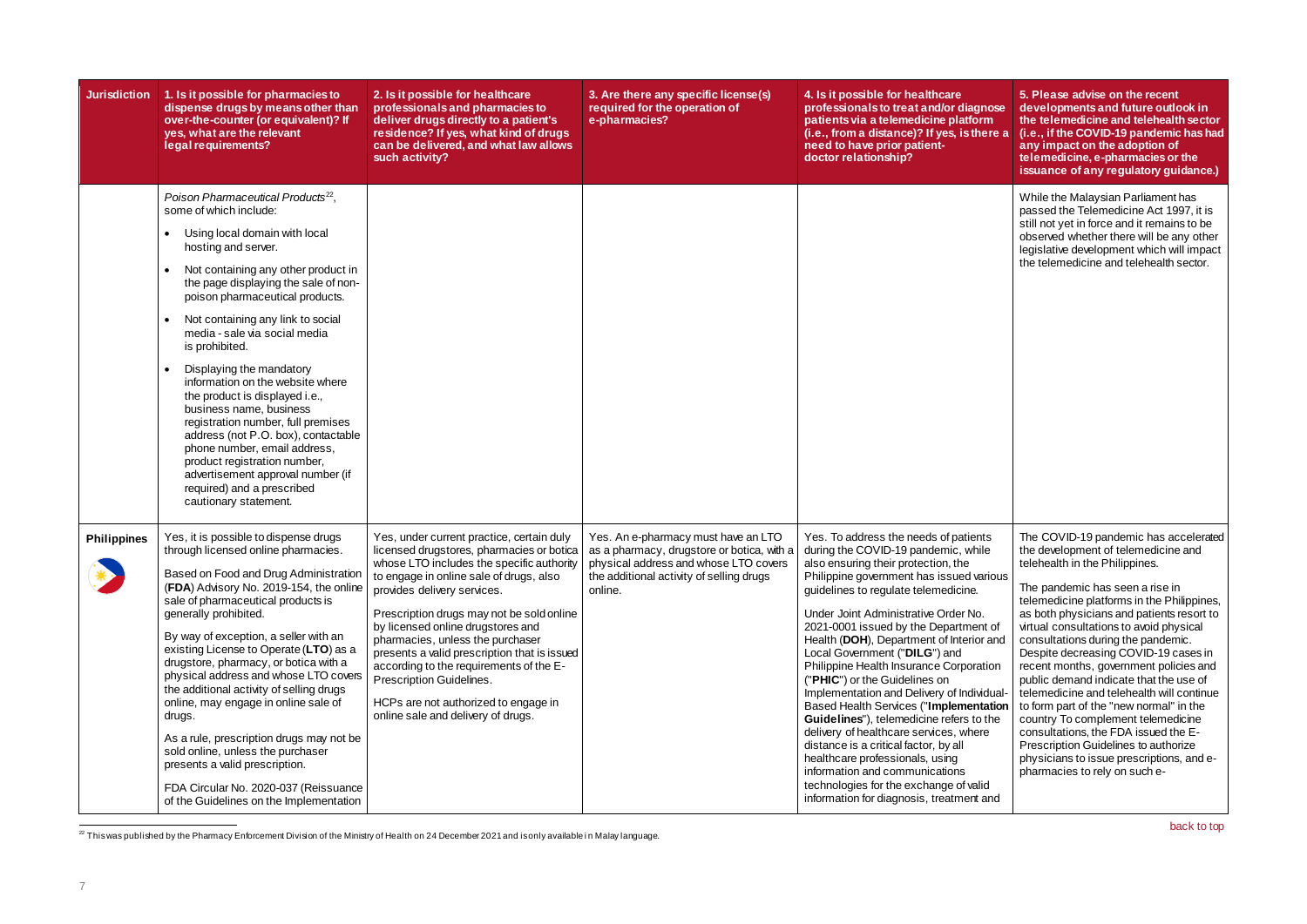| <b>Jurisdiction</b> | 1. Is it possible for pharmacies to<br>dispense drugs by means other than<br>over-the-counter (or equivalent)? If<br>yes, what are the relevant<br>legal requirements?                                                                                                                     | 2. Is it possible for healthcare<br>professionals and pharmacies to<br>deliver drugs directly to a patient's<br>residence? If yes, what kind of drugs<br>can be delivered, and what law allows<br>such activity? | 3. Are there any specific license(s)<br>required for the operation of<br>e-pharmacies? | 4. Is it possible for healthcare<br>professionals to treat and/or diagnose<br>patients via a telemedicine platform<br>(i.e., from a distance)? If yes, is there a<br>need to have prior patient-<br>doctor relationship?                                                                                                                                                                                                                                                                                                                                                                                                                                                                                                                                                                                                                                                                                                                                                                                                                                                                                                                                                                                                                                                                                                                                                                                                                                                                                                                                                                     | 5. Please advise on the recent<br>developments and future outlook in<br>the telemedicine and telehealth sector<br>(i.e., if the COVID-19 pandemic has had<br>any impact on the adoption of<br>telemedicine, e-pharmacies or the<br>issuance of any regulatory guidance.)                                                                                                                                                                                                                                                                                                                                                                                                                                                                                                                                                                                          |
|---------------------|--------------------------------------------------------------------------------------------------------------------------------------------------------------------------------------------------------------------------------------------------------------------------------------------|------------------------------------------------------------------------------------------------------------------------------------------------------------------------------------------------------------------|----------------------------------------------------------------------------------------|----------------------------------------------------------------------------------------------------------------------------------------------------------------------------------------------------------------------------------------------------------------------------------------------------------------------------------------------------------------------------------------------------------------------------------------------------------------------------------------------------------------------------------------------------------------------------------------------------------------------------------------------------------------------------------------------------------------------------------------------------------------------------------------------------------------------------------------------------------------------------------------------------------------------------------------------------------------------------------------------------------------------------------------------------------------------------------------------------------------------------------------------------------------------------------------------------------------------------------------------------------------------------------------------------------------------------------------------------------------------------------------------------------------------------------------------------------------------------------------------------------------------------------------------------------------------------------------------|-------------------------------------------------------------------------------------------------------------------------------------------------------------------------------------------------------------------------------------------------------------------------------------------------------------------------------------------------------------------------------------------------------------------------------------------------------------------------------------------------------------------------------------------------------------------------------------------------------------------------------------------------------------------------------------------------------------------------------------------------------------------------------------------------------------------------------------------------------------------|
|                     | of the Use of Electronic Means of<br>Prescription for Drugs for the Benefit of<br>Individuals Vulnerable to COVID-19) (E-<br><b>Prescription Guidelines) allows</b><br>physicians to issue electronic<br>prescriptions and authorizes drugstores<br>to recognize electronic prescriptions. |                                                                                                                                                                                                                  |                                                                                        | prevention of disease and injuries,<br>research and evaluation, and for the<br>continuing education of health care<br>providers, all in the interest of advancing<br>the health of individuals and their<br>communities.<br>The Implementation Guidelines do not<br>expressly require a prior patient-doctor<br>relationship to qualify for telemedicine<br>consultation.<br>Nonetheless, the Implementation<br>Guidelines provide that first-time<br>consultations, emergency and serious<br>conditions where emergency care is<br>needed, or anytime that face-to-face<br>assessment and physical contact are<br>warranted, should not be managed using<br>telemedicine.<br>Also, licensed physicians must exercise<br>their professional judgment to decide<br>whether telemedicine consultation is<br>appropriate in a given situation and the<br>specific conditions of the individual<br>patient.<br>The following principles and requirements<br>shall also apply:<br>telemedicine shall follow the<br>standards of practice of medicine<br>under the Medical Act, its<br>implementing rules and regulations,<br>the Philippine Medical Association<br>Code of Ethics and other applicable<br>policies and guidelines, taking into<br>account the absence of physical<br>contact;<br>telemedicine consultation should not<br>be anonymous and both the patient<br>and the licensed physician should be<br>able to know, verify, and confirm each<br>other's identity at the start of the<br>consultation;<br>physicians practicing telemedicine<br>shall uphold the same standards of | prescriptions, in prescribing and<br>dispensing prescription drugs to patients.<br>Regulations on telemedicine and<br>telehealth are still evolving in the<br>Philippines and current guidelines<br>indicate that the government may be<br>looking into issuing specific regulations on<br>the following:<br>details on the implementation and<br>maintenance of an integrated health<br>information system;<br>Code of Ethics and Clinical Practice<br>Guidelines for telemedicine;<br>certification program on good clinical<br>practice ("GCP") of telemedicine;<br>verification of license and credentials<br>of healthcare providers;<br>details on evaluation mechanism of<br>third-party telemedicine providers;<br>and<br>telemedicine scorecard.<br>The DOH also has the power to issue<br>regulations regarding licensing of<br>telemedicine platforms. |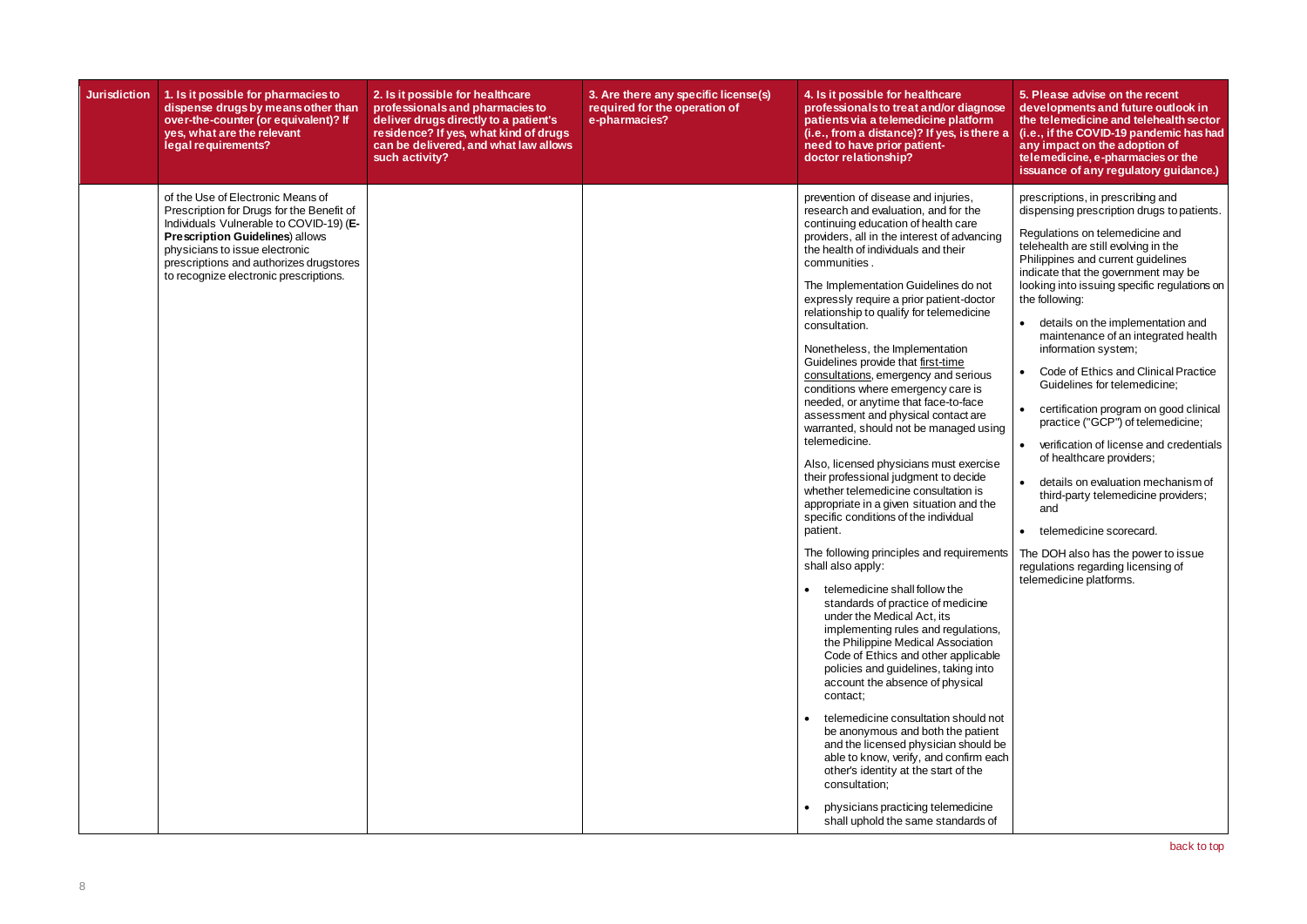<span id="page-8-0"></span>

| <b>Jurisdiction</b>             | 1. Is it possible for pharmacies to<br>dispense drugs by means other than<br>over-the-counter (or equivalent)? If<br>yes, what are the relevant<br>legal requirements?                                                                                                                                                                                                                                                                                                                                                                                                                                                                                                                                                 | 2. Is it possible for healthcare<br>professionals and pharmacies to<br>deliver drugs directly to a patient's<br>residence? If yes, what kind of drugs<br>can be delivered, and what law allows<br>such activity?                                                                      | 3. Are there any specific license(s)<br>required for the operation of<br>e-pharmacies?                                                                                                                                                                                                             | 4. Is it possible for healthcare<br>professionals to treat and/or diagnose<br>patients via a telemedicine platform<br>(i.e., from a distance)? If yes, is there a<br>need to have prior patient-<br>doctor relationship?                                                                                                                                                                                                                                                                                                                                                                                                                                                                                                                                                         | 5. Please advise on the recent<br>developments and future outlook in<br>the telemedicine and telehealth sector<br>(i.e., if the COVID-19 pandemic has had<br>any impact on the adoption of<br>telemedicine, e-pharmacies or the<br>issuance of any regulatory guidance.)                                                                                                                                                                                                                                                                                                                                                                                                                                                                                                                                                                  |
|---------------------------------|------------------------------------------------------------------------------------------------------------------------------------------------------------------------------------------------------------------------------------------------------------------------------------------------------------------------------------------------------------------------------------------------------------------------------------------------------------------------------------------------------------------------------------------------------------------------------------------------------------------------------------------------------------------------------------------------------------------------|---------------------------------------------------------------------------------------------------------------------------------------------------------------------------------------------------------------------------------------------------------------------------------------|----------------------------------------------------------------------------------------------------------------------------------------------------------------------------------------------------------------------------------------------------------------------------------------------------|----------------------------------------------------------------------------------------------------------------------------------------------------------------------------------------------------------------------------------------------------------------------------------------------------------------------------------------------------------------------------------------------------------------------------------------------------------------------------------------------------------------------------------------------------------------------------------------------------------------------------------------------------------------------------------------------------------------------------------------------------------------------------------|-------------------------------------------------------------------------------------------------------------------------------------------------------------------------------------------------------------------------------------------------------------------------------------------------------------------------------------------------------------------------------------------------------------------------------------------------------------------------------------------------------------------------------------------------------------------------------------------------------------------------------------------------------------------------------------------------------------------------------------------------------------------------------------------------------------------------------------------|
| <b>Singapore</b>                | Yes, it is possible to dispense registered                                                                                                                                                                                                                                                                                                                                                                                                                                                                                                                                                                                                                                                                             | Yes, provided these services are                                                                                                                                                                                                                                                      | Yes. As mentioned in the preceding                                                                                                                                                                                                                                                                 | care as in a face-to-face consultation<br>but within the intrinsic limits of<br>telemedicine;<br>the patient-physician relationship<br>shall be based on full knowledge of<br>the patient's medical history and a<br>physical examination given the<br>circumstances of a lack of physical<br>contact (i.e., by virtual physical exam<br>only);<br>physicians shall use their professional<br>discretion to gather the type and<br>extent of patient information required<br>to be able to exercise proper clinical<br>judgment; and<br>if physical examination is critical<br>information for consultation, the<br>physician should not proceed until a<br>physical examination can be arranged<br>through a face-to-face consultation.<br>Yes, it is possible to provide tele- | The Healthcare Services Act ("HCSA")                                                                                                                                                                                                                                                                                                                                                                                                                                                                                                                                                                                                                                                                                                                                                                                                      |
| $\left(\frac{d}{dx}\right)^{2}$ | prescription only medicines ("POM") and<br>pharmacy only medicines ("P") through<br>online pharmacies. This is known as the<br>provision of "e-pharmacy" or<br>"telepharmacy" services where a<br>qualified pharmacist processes valid<br>prescriptions online through electronic<br>means, and conducts professional<br>counselling remotely, as needed. The<br>drugs are then delivered directly to the<br>patients without having to come down to<br>a pharmacy outlet.<br>E-pharmacy services can only be<br>provided by Singapore-registered<br>companies, and on a Singapore domain<br>name. The e-pharmacy provider must:<br>(a) Hold a pharmacy licence issued by<br>the Health Sciences<br>Authority ("HSA"); | performed under a licensed e-pharmacy<br>service provider (see preceding column).<br>Only registered therapeutic products (be it<br>POMs or Ps) can be supplied by the e-<br>pharmacy. These must also have been<br>obtained through manufacturers or<br>dealers licensed by the HSA. | columns, the e-pharmacy service provider<br>must hold a pharmacy licence. If the<br>provider is an existing pharmacy licence<br>holder, it must make an amendment to its<br>pharmacy licence to include the mode of<br>e-pharmacy services in order to notify and<br>obtain approval from the HSA. | consultation (including diagnosis) over a<br>mobile platform in Singapore. Such<br>telemedicine services, which are not<br>premise-based, are not currently<br>regulated under any legislation in<br>Singapore. Instead, the Ministry of Health<br>has only published the National<br>Telemedicine Guidelines to set out certain<br>guidelines on good practices relating to<br>the provision of telemedicine services.<br>There is no requirement for a prior doctor<br>patient relationship.                                                                                                                                                                                                                                                                                   | came into operation on 3 January 2022<br>and expands the licensing regime for<br>healthcare services.<br>The new regulatory regime introduces a<br>services-based licensing regime where<br>healthcare service providers would need<br>to obtain a licence based on the type of<br>service they provide. This is a marked<br>change from the premises-based<br>licensing regime previously used, where<br>licences were obtained based on the<br>brick-and-mortar premises of<br>healthcare providers.<br>The new licensing regime is expected to<br>be implemented in 3 phases. The<br>timelines have been shifting due to the<br>COVID-19 developments. However,<br>based on the latest update by the Ministry<br>of Health, telemedicine services are<br>expected to be regulated by end 2023,<br>under Phase 3 of the implementation. |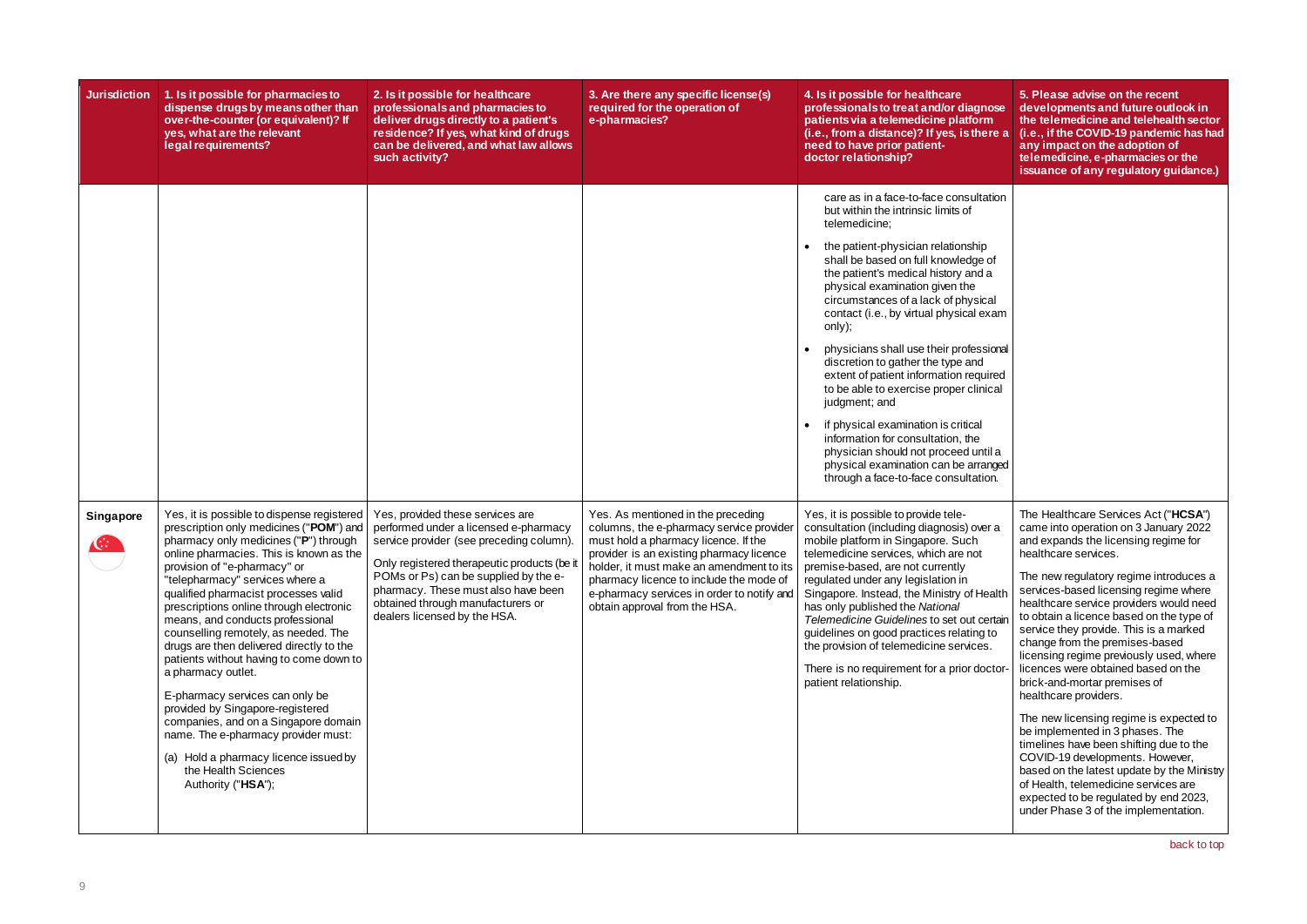<span id="page-9-0"></span>

| <b>Jurisdiction</b> | 1. Is it possible for pharmacies to<br>dispense drugs by means other than<br>over-the-counter (or equivalent)? If<br>yes, what are the relevant<br>legal requirements?                                                                                                                                                                                                                                                                                                                                                                                                                                                                                                                                                                                                                                                                                     | 2. Is it possible for healthcare<br>professionals and pharmacies to<br>deliver drugs directly to a patient's<br>residence? If yes, what kind of drugs<br>can be delivered, and what law allows<br>such activity?                                                                                                                                                                                         | 3. Are there any specific license(s)<br>required for the operation of<br>e-pharmacies?                                                                                                                                                                                                                                                                                                                                                                            | 4. Is it possible for healthcare<br>professionals to treat and/or diagnose<br>patients via a telemedicine platform<br>(i.e., from a distance)? If yes, is there a<br>need to have prior patient-<br>doctor relationship?                                                                                                                                                                                                                                                                                                                                                                                                                                                                                                                                                                                                                                              |
|---------------------|------------------------------------------------------------------------------------------------------------------------------------------------------------------------------------------------------------------------------------------------------------------------------------------------------------------------------------------------------------------------------------------------------------------------------------------------------------------------------------------------------------------------------------------------------------------------------------------------------------------------------------------------------------------------------------------------------------------------------------------------------------------------------------------------------------------------------------------------------------|----------------------------------------------------------------------------------------------------------------------------------------------------------------------------------------------------------------------------------------------------------------------------------------------------------------------------------------------------------------------------------------------------------|-------------------------------------------------------------------------------------------------------------------------------------------------------------------------------------------------------------------------------------------------------------------------------------------------------------------------------------------------------------------------------------------------------------------------------------------------------------------|-----------------------------------------------------------------------------------------------------------------------------------------------------------------------------------------------------------------------------------------------------------------------------------------------------------------------------------------------------------------------------------------------------------------------------------------------------------------------------------------------------------------------------------------------------------------------------------------------------------------------------------------------------------------------------------------------------------------------------------------------------------------------------------------------------------------------------------------------------------------------|
|                     | (b) Obtain prior approval from the HSA<br>to provide telepharmacy and home<br>delivery services; and<br>(c) Comply with the conditions which<br>may be imposed by the HSA when it<br>granted its approval.<br>When deciding whether to grant<br>approval, the HSA will consider factors<br>such as whether the provider has the<br>necessary technological set-up and<br>capability to deliver the e-pharmacy<br>services, adequately trained personnel<br>to provide the services, and written<br>procedures on how the services are to<br>be provided.<br>The provider must also appoint a<br>competent qualified pharmacist<br>registered under the Pharmacists<br>Registration Act as the pharmacist-in-<br>charge to be responsible for the<br>pharmacy operations, including proper<br>storage and supply of the registered<br>therapeutic products. |                                                                                                                                                                                                                                                                                                                                                                                                          |                                                                                                                                                                                                                                                                                                                                                                                                                                                                   |                                                                                                                                                                                                                                                                                                                                                                                                                                                                                                                                                                                                                                                                                                                                                                                                                                                                       |
| Taiwan              | In principle, E-pharmacy or online<br>pharmacy are not allowed in Taiwan. i.e,<br>dispensing drugs over-the-counter is<br>required unless sales of Class B OTC<br>(over-the-counter) drugs online or an<br>exemption from over-the-counter<br>dispensing requirement is approved by<br>the Taiwan Food and Drug<br>Administration (TFDA).<br>OTC drugs in Taiwan are classified as<br>Class A or Class B, and only Class B<br>OTC drugs can be sold online by a<br>pharmacy, grocery store or department<br>store. The solutions prescribed for home<br>dialysis patients can be exempt from<br>over-the-counter dispensing requirement<br>and be delivered by a wholesaler to the<br>patients directly without dispensing by<br>any pharmacy, according to a ruling<br>TFDA ruling.                                                                       | The pharmacist can deliver the drugs to<br>the patients' residence directly provided<br>that the following requirements are met:<br>(1) the drugs must be delivered face-to-<br>face by a licensed pharmacist; and (2) the<br>licensed pharmacist can only deliver the<br>drugs within the city/county where he/she<br>makes his/her practice registration,<br>according to a ruling issued by the TFDA. | E-pharmacy (or online pharmacy) is<br>generally not allowed in Taiwan. As<br>mentioned in our responses to Q1, the<br>pharmacy may establish a website to sell<br>Class B OTC drug or an online system for<br>the patients to make schedule for<br>receiving drugs. Supplying other drugs<br>online or delivering the drugs by third<br>party (any person other than licensed<br>pharmacist) is not allowed unless there<br>is an exemption approved by the TFDA. | Currently telemedicine in Taiwan is only<br>allowed for very limited circumstances.<br>According to Article 11 of the Physicians<br>Act of Taiwan, a physician must provide<br>medical diagnosis to patients in person<br>and telemedicine services may only be<br>provided by the physicians designated by<br>authorities in the mountain areas, on<br>outlying islands, in remote areas<br>designated by the Ministry of Health and<br>Welfare or under "special or urgent<br>circumstances" as defined under the<br>Rules of Medical Diagnosis and<br>Treatment by Telecommunications<br>("Telemedicine Rules").<br>The Telemedicine Rules do not expressly<br>stipulate that a prior patient-doctor<br>relationship is required for telemedicine.<br>However, the types of "special<br>circumstances" set forth thereunder<br>include certain circumstances under |

| nose<br>rm<br>ere a                             | 5. Please advise on the recent<br>developments and future outlook in<br>the telemedicine and telehealth sector<br>(i.e., if the COVID-19 pandemic has had<br>any impact on the adoption of<br>telemedicine, e-pharmacies or the<br>issuance of any regulatory guidance.)                  |
|-------------------------------------------------|-------------------------------------------------------------------------------------------------------------------------------------------------------------------------------------------------------------------------------------------------------------------------------------------|
|                                                 |                                                                                                                                                                                                                                                                                           |
|                                                 |                                                                                                                                                                                                                                                                                           |
|                                                 |                                                                                                                                                                                                                                                                                           |
|                                                 |                                                                                                                                                                                                                                                                                           |
|                                                 |                                                                                                                                                                                                                                                                                           |
| only<br>es.<br>ians<br>vide<br><u>son</u><br>be | Since the outbreak of COVID-19, Taiwan<br>has not promulgated any new law or<br>regulation concerning telemedicine or<br>telehealth. Nonetheless, flexibility is<br>allowed for the enforcement of the<br>existing laws and regulations.                                                  |
| ed by<br>٦<br>and                               | For example, Taiwan Centers for Disease<br>Control ("CDC") issued guideline for the<br>persons under quarantine or isolation due                                                                                                                                                          |
| €                                               | to COVID-19 to seek medical advice. The<br>person under quarantine or isolation<br>should inform the department of health of<br>municipal government ("Local DOH")<br>which will evaluate the necessity for going                                                                         |
| essly<br>ine.                                   | out to seek medical advice. If not<br>necessary, the Local DOH can arrange<br>telemedicine or home care for the person<br>under quarantine or isolation. The CDC<br>further announced a tentative flexible<br>measure under which the telemedicine<br>services can be provided by medical |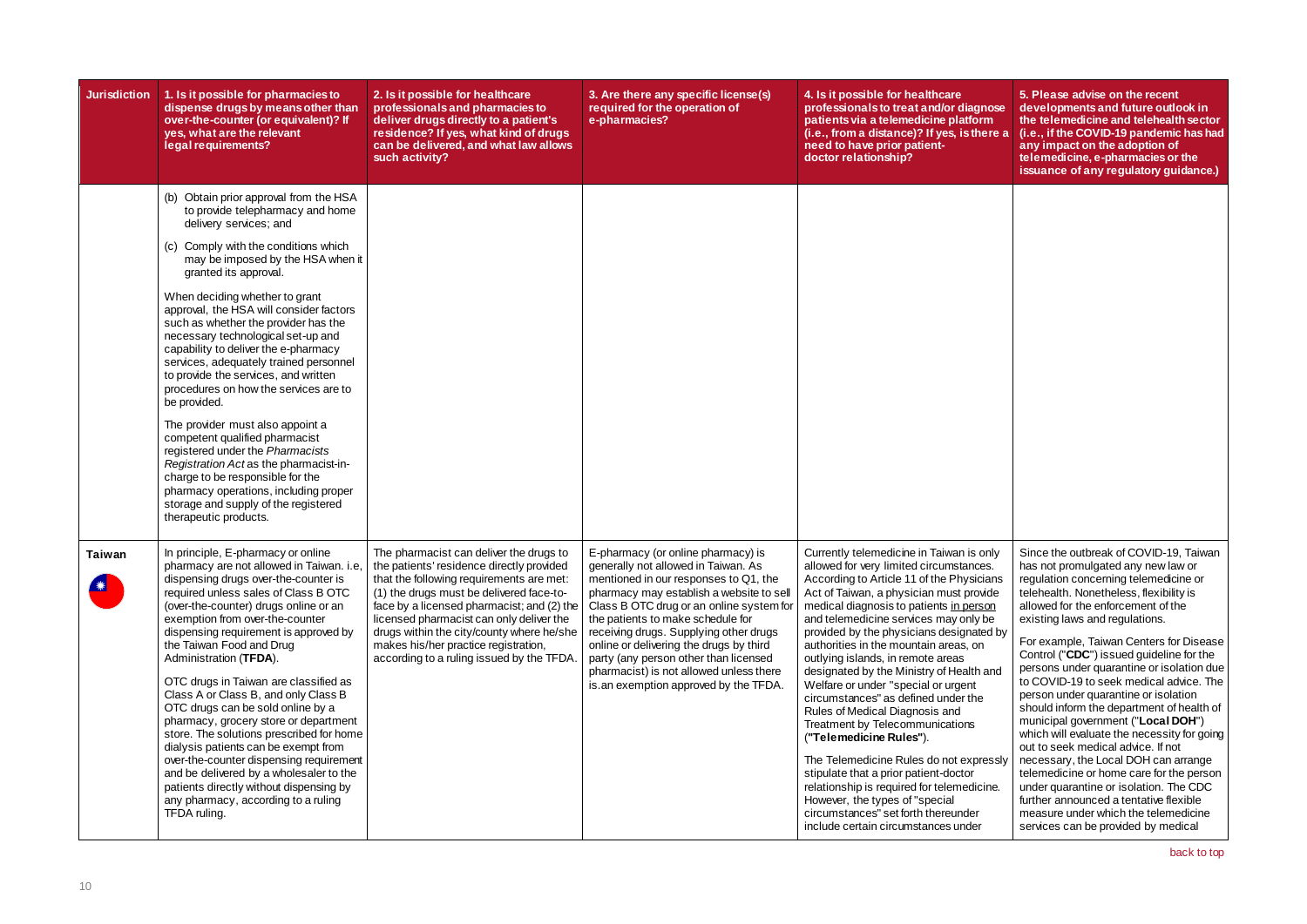<span id="page-10-0"></span>

| <b>Jurisdiction</b> | 1. Is it possible for pharmacies to<br>dispense drugs by means other than<br>over-the-counter (or equivalent)? If<br>yes, what are the relevant<br>legal requirements?                                                                                                                                                                                                                                                                                                                                                                                                                                                                                                                                                                                                                                                                                                                                                                                                                                                                                                                                                                                                                  | 2. Is it possible for healthcare<br>professionals and pharmacies to<br>deliver drugs directly to a patient's<br>residence? If yes, what kind of drugs<br>can be delivered, and what law allows<br>such activity?                                                                                                                                                                                                                                                                                                                                                                                                  | 3. Are there any specific license(s)<br>required for the operation of<br>e-pharmacies?                                                                                                                                                                                                                                                                  | 4. Is it possible for healthcare<br>professionals to treat and/or diagnose<br>patients via a telemedicine platform<br>(i.e., from a distance)? If yes, is there a<br>need to have prior patient-<br>doctor relationship?                                                                                                                                                                                                                                                                                                                                                                                                                                                                                                                                                                                                                                                                                                                                                       |
|---------------------|-----------------------------------------------------------------------------------------------------------------------------------------------------------------------------------------------------------------------------------------------------------------------------------------------------------------------------------------------------------------------------------------------------------------------------------------------------------------------------------------------------------------------------------------------------------------------------------------------------------------------------------------------------------------------------------------------------------------------------------------------------------------------------------------------------------------------------------------------------------------------------------------------------------------------------------------------------------------------------------------------------------------------------------------------------------------------------------------------------------------------------------------------------------------------------------------|-------------------------------------------------------------------------------------------------------------------------------------------------------------------------------------------------------------------------------------------------------------------------------------------------------------------------------------------------------------------------------------------------------------------------------------------------------------------------------------------------------------------------------------------------------------------------------------------------------------------|---------------------------------------------------------------------------------------------------------------------------------------------------------------------------------------------------------------------------------------------------------------------------------------------------------------------------------------------------------|--------------------------------------------------------------------------------------------------------------------------------------------------------------------------------------------------------------------------------------------------------------------------------------------------------------------------------------------------------------------------------------------------------------------------------------------------------------------------------------------------------------------------------------------------------------------------------------------------------------------------------------------------------------------------------------------------------------------------------------------------------------------------------------------------------------------------------------------------------------------------------------------------------------------------------------------------------------------------------|
|                     | In current practice, some pharmacies<br>establish an online system for the<br>patients holding refillable prescriptions<br>for chronic illnesses to make a schedule<br>for receiving drugs. However, the<br>patients should collect the drugs<br>physically in pharmacy directly or the<br>licensed pharmacist should deliver the<br>drugs to the patient face-to-face directly<br>(please refer to our responses to Q2).<br>The drugs (except for Class B OTC<br>drugs) may not be sold online or<br>delivered by any third party (any person<br>other than licensed pharmacist, eg,<br>logistic company).                                                                                                                                                                                                                                                                                                                                                                                                                                                                                                                                                                             |                                                                                                                                                                                                                                                                                                                                                                                                                                                                                                                                                                                                                   |                                                                                                                                                                                                                                                                                                                                                         | which telemedicine services are provided<br>to patients or inpatient requiring follow up<br>treatments after diagnosis or being<br>discharged. In these cases, a prior<br>patient-doctor relationship should be<br>still necessary.                                                                                                                                                                                                                                                                                                                                                                                                                                                                                                                                                                                                                                                                                                                                            |
| <b>Thailand</b>     | The Pharmacy Council has issued a<br>notification regarding the standards and<br>methods of the provision of<br>telepharmacy on 2 June 2020. The<br>notification is guidelines under which<br>pharmacists will be allowed to provide<br>pharmaceutical care without a face-to-<br>face meeting with patients, including the<br>delivery of drugs.<br>The notification requires that the<br>provisions of telepharmacy must be<br>done by a pharmacist and must meet<br>the following requirements: (i) having a<br>patient registration system, (ii) having a<br>voice or video recording system during<br>the provision of telepharmacy, (iii)<br>having pharmaceutical care system, e.g.<br>prescription analysis, and (iv) having<br>appropriate delivery system standards.<br>The main telepharmacy processes<br>includes verification of the patient's<br>information (or enrollment), contacting<br>the patient and making a schedule for<br>delivery of the drug, identification of the<br>patient upon providing the telepharmacy<br>service, providing consultation on the<br>use of the drug, keeping a medical<br>record, and following up on the result of<br>the drug use. | Yes, the notification of the Pharmacy<br>Council permit delivery of drugs directly<br>to patients.<br>There are three types of telepharmacy<br>under the notification, i.e. telepharmacy<br>by health facilities, telepharmacy by drug<br>stores in relation to prescription drugs,<br>and telepharmacy by drug stores in<br>relation to non-prescription drugs.<br>Both prescription and non-prescription<br>drugs can be delivered to the patients,<br>subject to specific conditions of each<br>drug, e.g. the prescription drug can be<br>delivered only when the prescription is<br>provided by the patient. | The key requirements are that the<br>telepharmacy service provider must be a<br>licensed pharmacist and must have a<br>system for enrollment and a record of the<br>patient's profile and telepharmacy<br>received, as well as a system to record<br>video or voice data when providing the<br>service. The patient's consent must also<br>be obtained. | On 2 February 2021, the Announcement<br>of the Ministry of Public Health ("MOPH")<br>with respect to "telemedicine" and<br>"telehealth" became effective.<br>The MOPH defined telemedicine to be<br>the provision of medical and health<br>services of health facilities to applicants<br>by healthcare professionals through the<br>telemedicine system for the purpose of<br>exchanging information beneficial to the<br>consultation, examination, diagnosis,<br>treatment, nursing, prevention, health<br>promotion, and physical rehabilitation,<br>and for the benefit of continuing education<br>of medical and public health personnel.<br>In addition, digital infrastructure for<br>telemedicine services is defined to be a<br>system utilizing digitalization for the<br>provision of medical and health services<br>from a distance using visual and audio<br>communications or any other means.<br>A license to provide telemedicine is<br>required from now on. |

| ose<br>n<br>re a                                                           | 5. Please advise on the recent<br>developments and future outlook in<br>the telemedicine and telehealth sector<br>(i.e., if the COVID-19 pandemic has had<br>any impact on the adoption of<br>telemedicine, e-pharmacies or the<br>issuance of any regulatory guidance.)                                                                                                                                                                                                                                                                                                                                                                                                                                                                                                                                                                                                                                 |
|----------------------------------------------------------------------------|----------------------------------------------------------------------------------------------------------------------------------------------------------------------------------------------------------------------------------------------------------------------------------------------------------------------------------------------------------------------------------------------------------------------------------------------------------------------------------------------------------------------------------------------------------------------------------------------------------------------------------------------------------------------------------------------------------------------------------------------------------------------------------------------------------------------------------------------------------------------------------------------------------|
| ded<br>up/                                                                 | institutions designated by Local DOH to<br>all outpatients, except for the patients<br>who are not applicable to telemedicine<br>based on the physician's assessment.<br>These measures remain valid as of the<br>date hereof but may be amended or<br>cancelled based on COVID-19 situation in<br>Taiwan.<br>As mentioned, this is just a flexible<br>measure as a response to COVID-19<br>rather than an amendment to the existing<br>law or regulations concerning<br>telemedicine or telehealth.                                                                                                                                                                                                                                                                                                                                                                                                     |
| ent<br><b>H")</b><br>э<br>ıts<br>he<br>٦f<br>he<br>ation<br>эl.<br>а<br>es | The guidelines of health facilities for<br>telemedicine purposes has been issued<br>by the MOPH and came into effect on 2<br>February 2021. Under such guidelines,<br>amongst others, a medical facility wishing<br>to provide the telemedicine service must<br>ensure there is a sufficient number of<br>professionals to provide the telemedicine<br>service without disrupting the medical<br>facility's main services. The medical<br>facility must also have telecommunication<br>plans and devices for the telemedicine<br>service that allows for clear<br>communication, with information security<br>standards implemented. Additionally,<br>medical facilities must implement a<br>process to inform patients of the<br>telemedicine service details before<br>providing the telemedicine service,<br>including service procedures, all aspects<br>of the possible effects of the service, and |
| С                                                                          | risks associated with the service.<br>Additionally, the Medical Council of<br>Thailand approved the Telemedicine<br>Guidelines that became effective on 20<br>October 2020, under this guideline, the<br>provision of healthcare via the<br>telemedicine healthcare system must be<br>in accordance with the professional<br>standards, competency criteria and<br>guidelines of the Medical Council.                                                                                                                                                                                                                                                                                                                                                                                                                                                                                                    |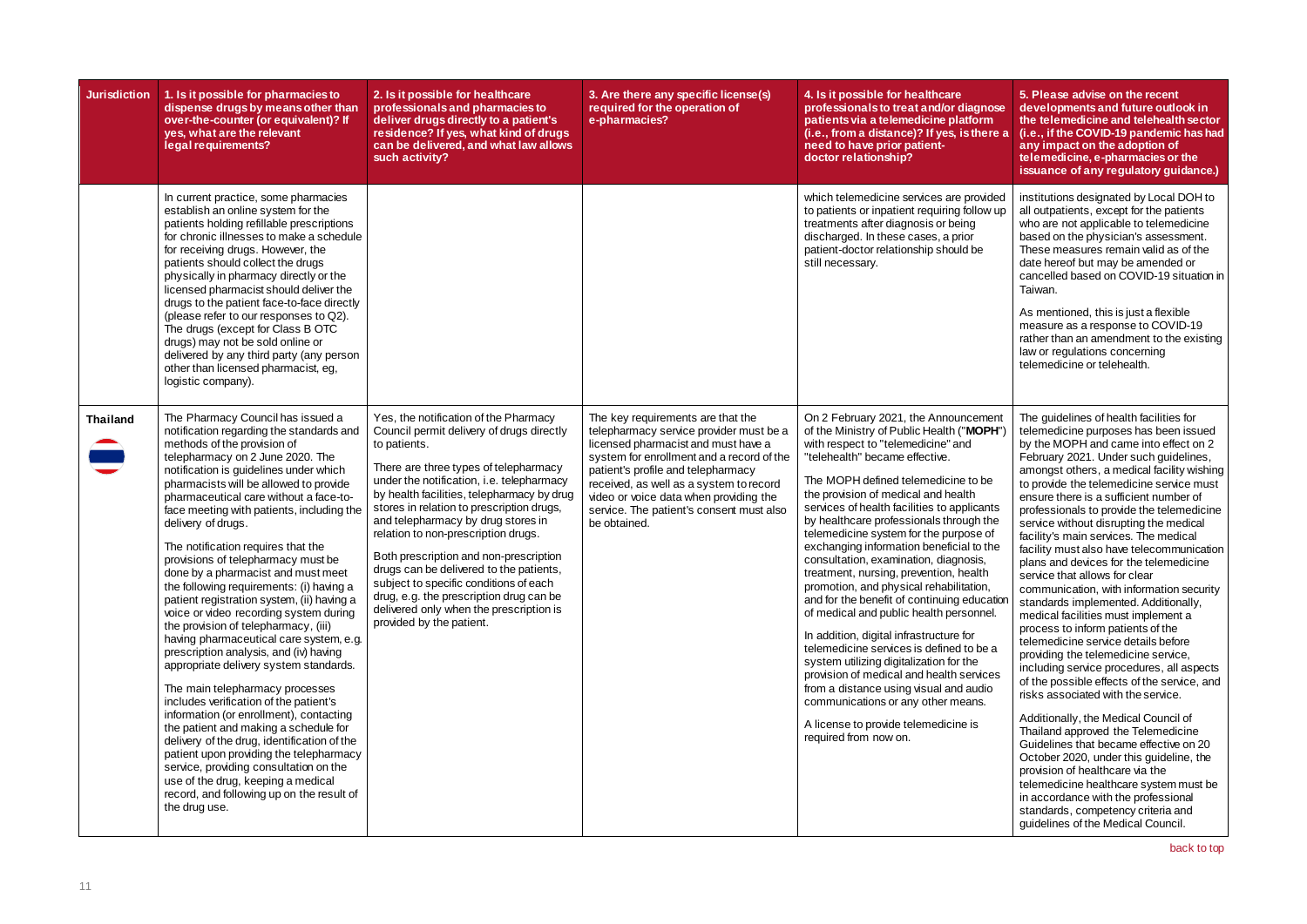| <b>Jurisdiction</b> | 1. Is it possible for pharmacies to<br>dispense drugs by means other than<br>over-the-counter (or equivalent)? If<br>yes, what are the relevant<br>legal requirements?                                                                                                                                                                                                                                                                                                                                                                                                                                                                                                                                                               | 2. Is it possible for healthcare<br>professionals and pharmacies to<br>deliver drugs directly to a patient's<br>residence? If yes, what kind of drugs<br>can be delivered, and what law allows<br>such activity?                                                                                                                                                                                                         | 3. Are there any specific license(s)<br>required for the operation of<br>e-pharmacies?                                                                                                                                                                                                                                                                                                                                                                                                                                                                  | 4. Is it possible for healthcare<br>professionals to treat and/or diagnose<br>patients via a telemedicine platform<br>(i.e., from a distance)? If yes, is there a<br>need to have prior patient-<br>doctor relationship?                                                                                                                                                                                                                                                                                                                                                                                            | 5. Please advise on the recent<br>developments and future outlook in<br>the telemedicine and telehealth sector<br>(i.e., if the COVID-19 pandemic has had<br>any impact on the adoption of<br>telemedicine, e-pharmacies or the<br>issuance of any regulatory guidance.)                                                                                                                                                                                                                                                                                                                                                                                                                                                                                                                                                                                                                                                                                                                |
|---------------------|--------------------------------------------------------------------------------------------------------------------------------------------------------------------------------------------------------------------------------------------------------------------------------------------------------------------------------------------------------------------------------------------------------------------------------------------------------------------------------------------------------------------------------------------------------------------------------------------------------------------------------------------------------------------------------------------------------------------------------------|--------------------------------------------------------------------------------------------------------------------------------------------------------------------------------------------------------------------------------------------------------------------------------------------------------------------------------------------------------------------------------------------------------------------------|---------------------------------------------------------------------------------------------------------------------------------------------------------------------------------------------------------------------------------------------------------------------------------------------------------------------------------------------------------------------------------------------------------------------------------------------------------------------------------------------------------------------------------------------------------|---------------------------------------------------------------------------------------------------------------------------------------------------------------------------------------------------------------------------------------------------------------------------------------------------------------------------------------------------------------------------------------------------------------------------------------------------------------------------------------------------------------------------------------------------------------------------------------------------------------------|-----------------------------------------------------------------------------------------------------------------------------------------------------------------------------------------------------------------------------------------------------------------------------------------------------------------------------------------------------------------------------------------------------------------------------------------------------------------------------------------------------------------------------------------------------------------------------------------------------------------------------------------------------------------------------------------------------------------------------------------------------------------------------------------------------------------------------------------------------------------------------------------------------------------------------------------------------------------------------------------|
|                     |                                                                                                                                                                                                                                                                                                                                                                                                                                                                                                                                                                                                                                                                                                                                      |                                                                                                                                                                                                                                                                                                                                                                                                                          |                                                                                                                                                                                                                                                                                                                                                                                                                                                                                                                                                         |                                                                                                                                                                                                                                                                                                                                                                                                                                                                                                                                                                                                                     | Thereunder, the use of tools, programs,<br>or artificial intelligence (AI) jointly with<br>telemedicine must be in accordance with<br>specific laws, such as the law on medical<br>devices and drug laws. Telemedicine<br>must be conducted under an information<br>system that meets the international<br>information standards and security and<br>maintained in a condition ready for use<br>and for audit. The verification of identity of<br>a healthcare provider and a healthcare<br>recipient must be provided by the system.<br>Separately, the Pharmacy Council<br>announced telepharmacy guidelines on 2<br>June 2020. The key requirements<br>thereunder are that the service provider<br>must be a licensed pharmacist and must<br>have a system for enrollment and a<br>record of the patient's profile and<br>telepharmacy received, as well as a<br>system to record video or voice data<br>when providing the service. The patient's<br>consent must also be obtained. |
| Vietnam             | Drugs for distribution in Vietnam are<br>divided into two categories: prescription<br>drugs and non-prescription drugs.<br>Under the Pharmacy Law, prescription<br>drugs can only be sold at drug retail<br>outlets when there is a prescription. <sup>24</sup><br>However, it remains debatable as to how<br>the word "at" in this provision should be<br>interpreted, i.e., whether prescription<br>drugs can only be sold at physical<br>pharmacies with physically presented<br>prescriptions or they can be sold by<br>pharmacies through their own online<br>sales channels with electronically<br>presented prescriptions. Until further<br>clarification is given by relevant State<br>agencies, the conservative and narrow | The Law on Medical Examination and<br>Treatment prohibits medical practitioners<br>(i.e., doctors, physicians) from selling<br>drugs to patients in any form. <sup>25</sup><br>Pharmacies can deliver non-prescription<br>drugs directly to a patient's residence by<br>themselves or through third party delivery<br>service providers. As discussed in Q1,<br>direct delivery of prescription drugs is<br>not allowed. | There is no specific license required for<br>the operation of e-pharmacies.<br>Key requirements to operate an e-<br>pharmacy must at least include those<br>applicable to a conventional drug<br>retail outlet:<br>a Good Pharmacy Practice (GPP)<br>Certificate from the provincial<br>Department of Health;<br><b>Pharmaceutical Practice Certificate</b><br>issued to the outlet owner;<br>Certificate of Eligibility for<br><b>Pharmaceutical Business.</b><br>The website or electronic application of<br>the e-pharmacy business must also notify | No.<br>Vietnam does not have an equivalent<br>term for "telemedicine". Vietnam<br>legislation currently provides a general<br>legislative frame for remote medical<br>activities under Circular No. 49/2017/TT-<br>BYT of the Ministry of Health (MOH)<br>("Circular No. 49").<br>Under Circular No. 49, remote medical<br>activity is defined as "the exchange of<br>information related to a patient's health<br>between such patient and a health care<br>provider or among health care providers<br>in distant areas through the use of<br>information technology (IT)<br>and telecommunication." <sup>26</sup> | As a response to COVID-19, in 2020, the<br>MOH issued several decisions regulating<br>the pilot of remote medical examination<br>and treatment and the scheme for remote<br>medical examination and treatment to be<br>adopted by State-owned hospitals. The<br>issuance of such decisions mostly aims at<br>providing medical practitioners working at<br>lower-level hospitals with access to<br>remote consultation and training offered<br>by medical practitioners at higher-level<br>hospitals. Remote healthcare advisory<br>(tele-health) between doctors and<br>patients is also a part of the pilot but there<br>has been no official regulatory progress<br>on this.<br>In practice, in 2021, remote medical<br>activities in the form of remote medical                                                                                                                                                                                                                     |

<span id="page-11-0"></span>l  $^{24}$  Article 42.2.p, Pharmacy Law.

 $^{25}$  Article 6.5, Law on Medical Examination and Treatment.

<sup>26</sup> Article 2.1, Circular No. 49.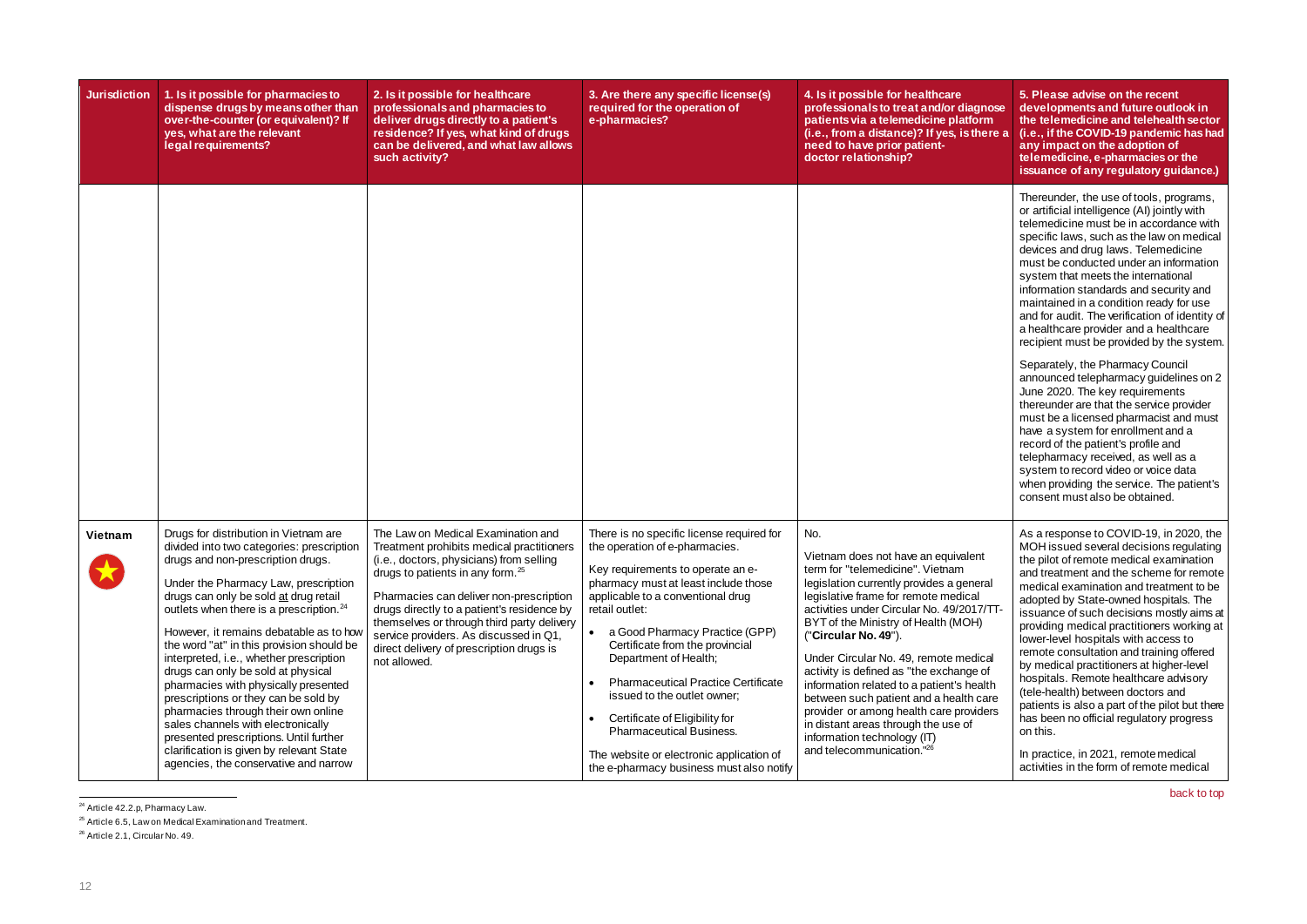| <b>Jurisdiction</b> | 1. Is it possible for pharmacies to<br>dispense drugs by means other than<br>over-the-counter (or equivalent)? If<br>yes, what are the relevant<br>legal requirements?                                                                                                                                                                                                                                                                                                                                                                                                                                   | 2. Is it possible for healthcare<br>professionals and pharmacies to<br>deliver drugs directly to a patient's<br>residence? If yes, what kind of drugs<br>can be delivered, and what law allows<br>such activity? | 3. Are there any specific license(s)<br>required for the operation of<br>e-pharmacies? | 4. Is it possible for healthcare<br>professionals to treat and/or diagnose<br>patients via a telemedicine platform<br>(i.e., from a distance)? If yes, is there a<br>need to have prior patient-<br>doctor relationship?                                                                                                                                                                                                                                                                                                                                                                                                                                                                                                                                                                                                                                                      | 5. Please advise on the recent<br>developments and future outlook in<br>the telemedicine and telehealth sector<br>(i.e., if the COVID-19 pandemic has had<br>any impact on the adoption of<br>telemedicine, e-pharmacies or the<br>issuance of any regulatory guidance.)                                                                                                                                          |
|---------------------|----------------------------------------------------------------------------------------------------------------------------------------------------------------------------------------------------------------------------------------------------------------------------------------------------------------------------------------------------------------------------------------------------------------------------------------------------------------------------------------------------------------------------------------------------------------------------------------------------------|------------------------------------------------------------------------------------------------------------------------------------------------------------------------------------------------------------------|----------------------------------------------------------------------------------------|-------------------------------------------------------------------------------------------------------------------------------------------------------------------------------------------------------------------------------------------------------------------------------------------------------------------------------------------------------------------------------------------------------------------------------------------------------------------------------------------------------------------------------------------------------------------------------------------------------------------------------------------------------------------------------------------------------------------------------------------------------------------------------------------------------------------------------------------------------------------------------|-------------------------------------------------------------------------------------------------------------------------------------------------------------------------------------------------------------------------------------------------------------------------------------------------------------------------------------------------------------------------------------------------------------------|
|                     | understanding is that prescription drugs<br>may only be sold at physical pharmacies<br>with physically presented prescriptions.<br>by relevant State agencies, the<br>conservative and narrow understanding<br>is that prescription drugs may only be<br>sold at physical pharmacies with<br>physically presented prescriptions.<br>We note that there is no similar<br>restriction imposed on non-prescription<br>drugs. In practice, pharmacies can<br>dispense non-prescription drugs online<br>through their own sales websites or by<br>cooperating with third party delivery<br>service providers. |                                                                                                                                                                                                                  | the Ministry of Industry and Trade as an<br>e-commerce sales website.                  | Circular No. 49 categorizes remote<br>medical activities as follows: (a) remote<br>medical advisory; (b) remote medical<br>examination and treatment consultation:<br>(c) teleradiology consultation; (d) remote<br>anatomy consultation; (e) remote surgery<br>consultation; and (f) training in technology<br>transfer for remote medical examination<br>and treatment. <sup>27</sup><br>It should be noted that "remote medical<br>examination and treatment" is not<br>included under the scope of Circular<br>No. 49. In other words, applicable entities<br>may carry out activities related to medical<br>examination and treatment (e.g.,<br>consultation), but not engage in remote<br>medical examination and treatment itself.<br>As such, diagnosing, treating and<br>prescribing drugs via telemedicine<br>platforms are not specifically allowed<br>at present. | examination and treatment consultation<br>and remote surgery consultation were<br>widely practiced by healthcare<br>practitioners of both public and private<br>hospitals due to Covid outbreaks and<br>mass lockdowns across Vietnam. Note<br>that the activities of medical examination<br>and treatment, and prescription through<br>electronic platforms/applications are yet<br>to be allowed and regulated. |

 $\overline{a}$  $^{27}$  Article 1.1, Circular No. 49.